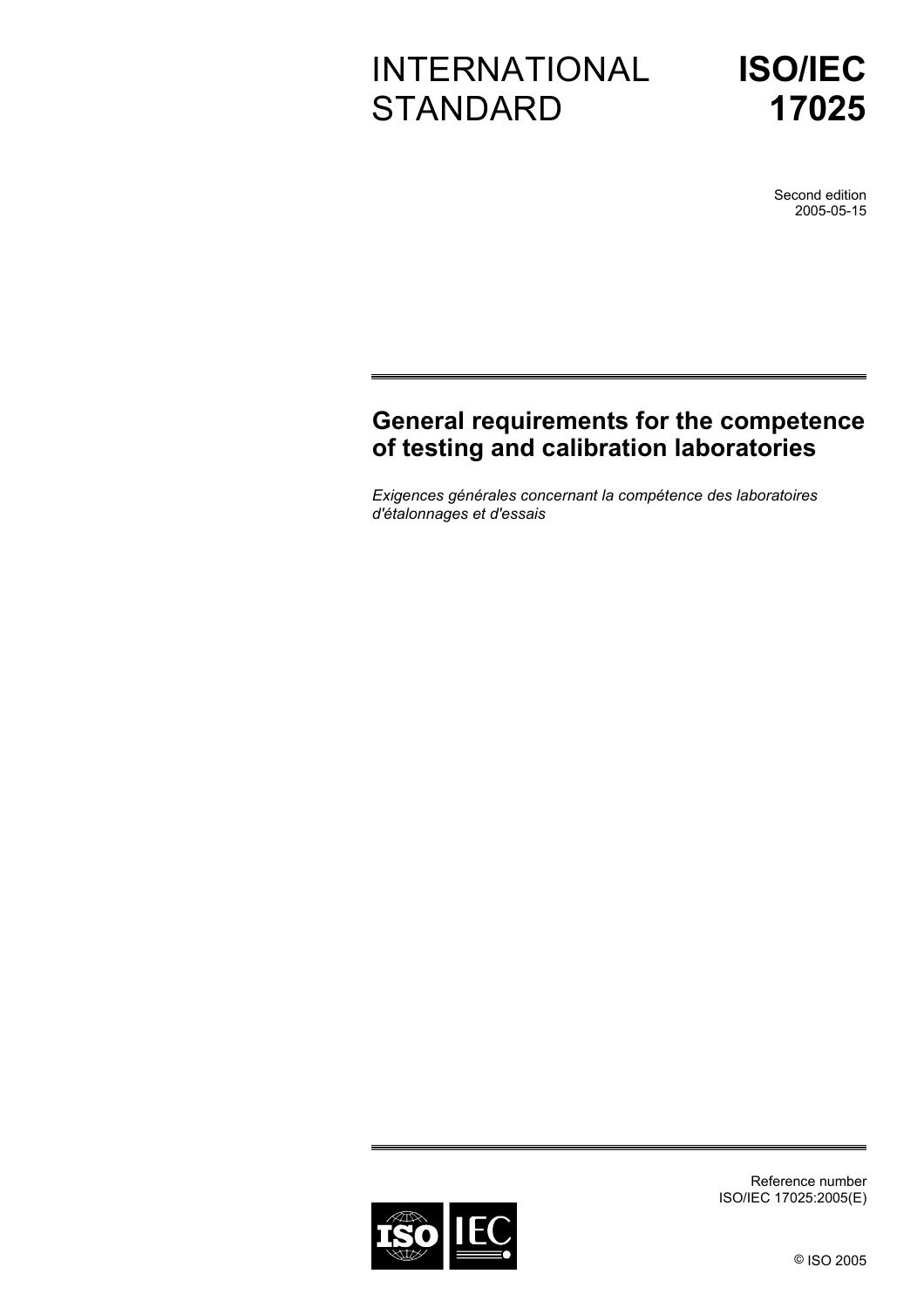#### **PDF disclaimer**

This PDF file may contain embedded typefaces. In accordance with Adobe's licensing policy, this file may be printed or viewed but shall not be edited unless the typefaces which are embedded are licensed to and installed on the computer performing the editing. In downloading this file, parties accept therein the responsibility of not infringing Adobe's licensing policy. The ISO Central Secretariat accepts no liability in this area.

Adobe is a trademark of Adobe Systems Incorporated.

Details of the software products used to create this PDF file can be found in the General Info relative to the file; the PDF-creation parameters were optimized for printing. Every care has been taken to ensure that the file is suitable for use by ISO member bodies. In the unlikely event that a problem relating to it is found, please inform the Central Secretariat at the address given below.

© ISO 2005

All rights reserved. Unless otherwise specified, no part of this publication may be reproduced or utilized in any form or by any means, electronic or mechanical, including photocopying and microfilm, without permission in writing from either ISO at the address below or ISO's member body in the country of the requester.

ISO copyright office Case postale 56 • CH-1211 Geneva 20 Tel. + 41 22 749 01 11 Fax + 41 22 749 09 47 E-mail copyright@iso.org Web www.iso.org

Published in Switzerland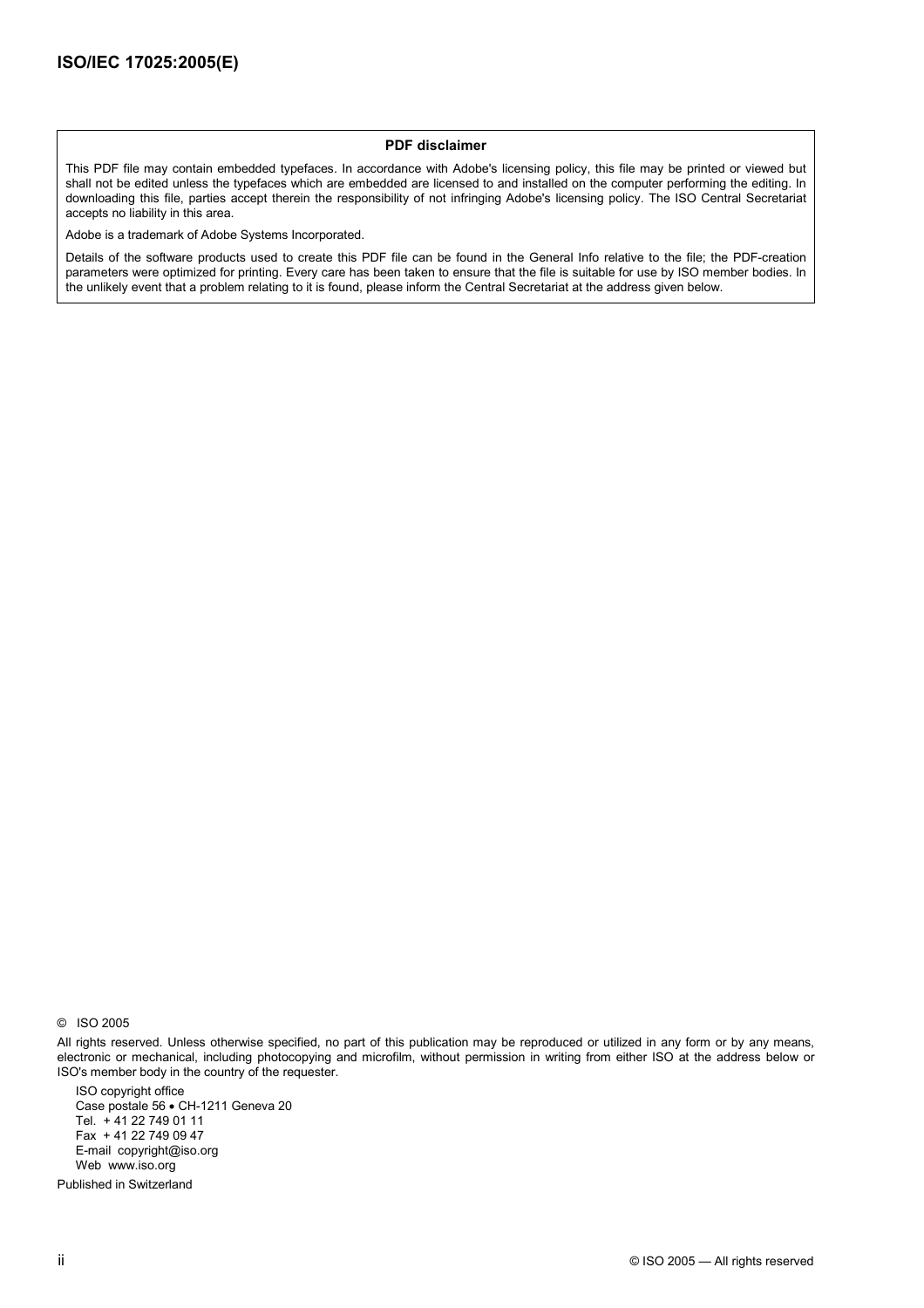# **Contents**

| 1            |  |  |  |  |  |
|--------------|--|--|--|--|--|
|              |  |  |  |  |  |
| $\mathbf{2}$ |  |  |  |  |  |
| 3            |  |  |  |  |  |
| 4            |  |  |  |  |  |
| 4.1          |  |  |  |  |  |
| 4.2          |  |  |  |  |  |
| 4.3          |  |  |  |  |  |
| 4.3.1        |  |  |  |  |  |
| 4.3.2        |  |  |  |  |  |
| 4.3.3        |  |  |  |  |  |
| 4.4          |  |  |  |  |  |
| 4.5          |  |  |  |  |  |
| 4.6          |  |  |  |  |  |
| 4.7          |  |  |  |  |  |
| 4.8          |  |  |  |  |  |
| 4.9          |  |  |  |  |  |
| 4.10         |  |  |  |  |  |
| 4.11         |  |  |  |  |  |
| 4 11 1       |  |  |  |  |  |
| 4.11.2       |  |  |  |  |  |
| 4.11.3       |  |  |  |  |  |
| 4.11.4       |  |  |  |  |  |
| 4.11.5       |  |  |  |  |  |
| 4.12         |  |  |  |  |  |
| 4.13         |  |  |  |  |  |
| 4.13.1       |  |  |  |  |  |
| 4.13.2       |  |  |  |  |  |
| 4.14<br>4.15 |  |  |  |  |  |
|              |  |  |  |  |  |
| 5            |  |  |  |  |  |
| 5.1          |  |  |  |  |  |
| 5.2          |  |  |  |  |  |
| 5.3          |  |  |  |  |  |
| 5.4          |  |  |  |  |  |
| 5.4.1        |  |  |  |  |  |
| 5.4.2        |  |  |  |  |  |
| 5.4.3        |  |  |  |  |  |
| 5.4.4        |  |  |  |  |  |
| 5.4.5        |  |  |  |  |  |
| 5.4.6        |  |  |  |  |  |
| 5.4.7        |  |  |  |  |  |
| 5.5          |  |  |  |  |  |
| 5.6          |  |  |  |  |  |
| 5.6.1        |  |  |  |  |  |
| 5.6.2        |  |  |  |  |  |
| 5.6.3        |  |  |  |  |  |
| 5.7          |  |  |  |  |  |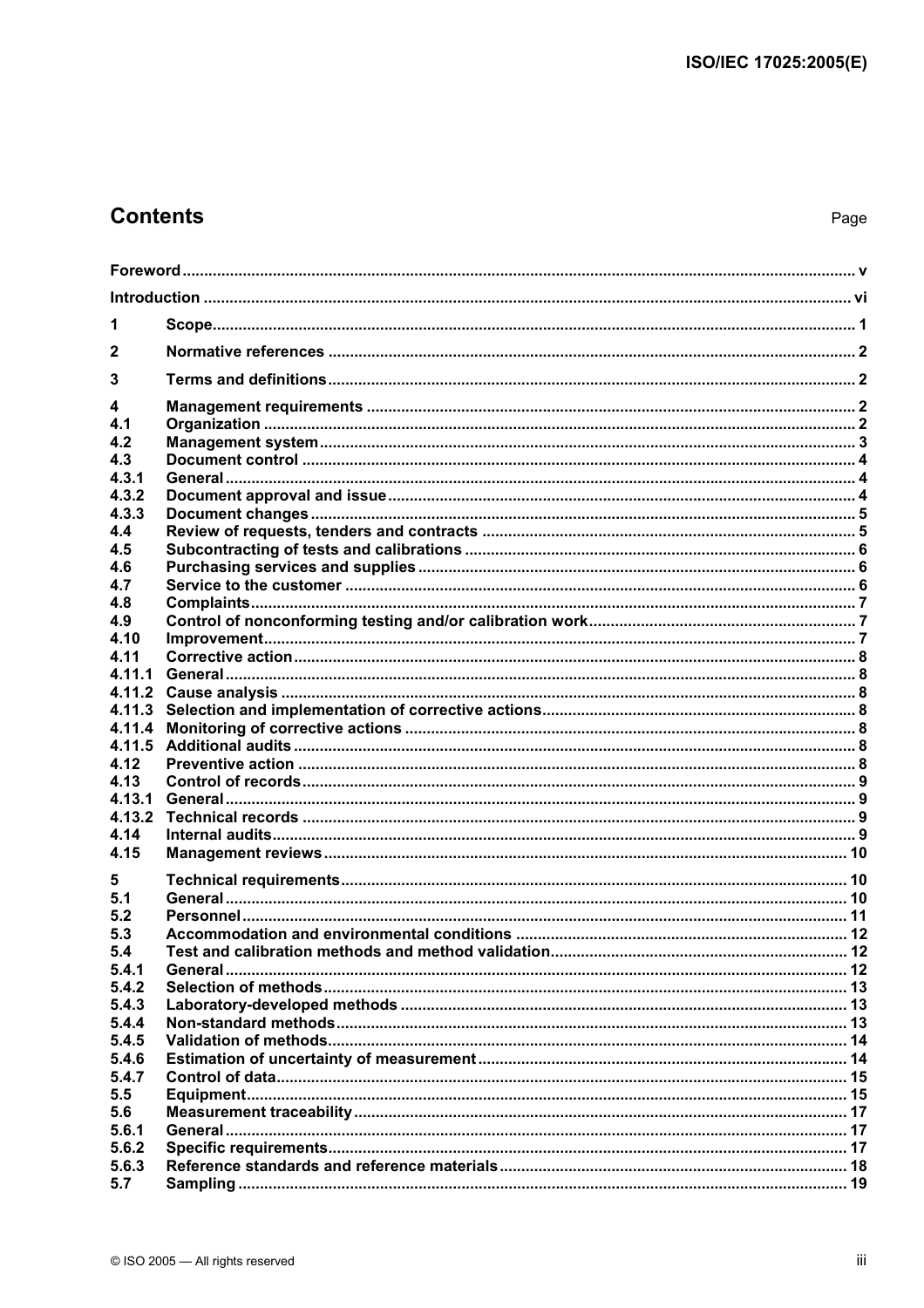| 5.8    |  |  |  |
|--------|--|--|--|
| 5.9    |  |  |  |
| 5.10   |  |  |  |
| 5.10.1 |  |  |  |
|        |  |  |  |
|        |  |  |  |
|        |  |  |  |
|        |  |  |  |
|        |  |  |  |
|        |  |  |  |
|        |  |  |  |
|        |  |  |  |
|        |  |  |  |
|        |  |  |  |
|        |  |  |  |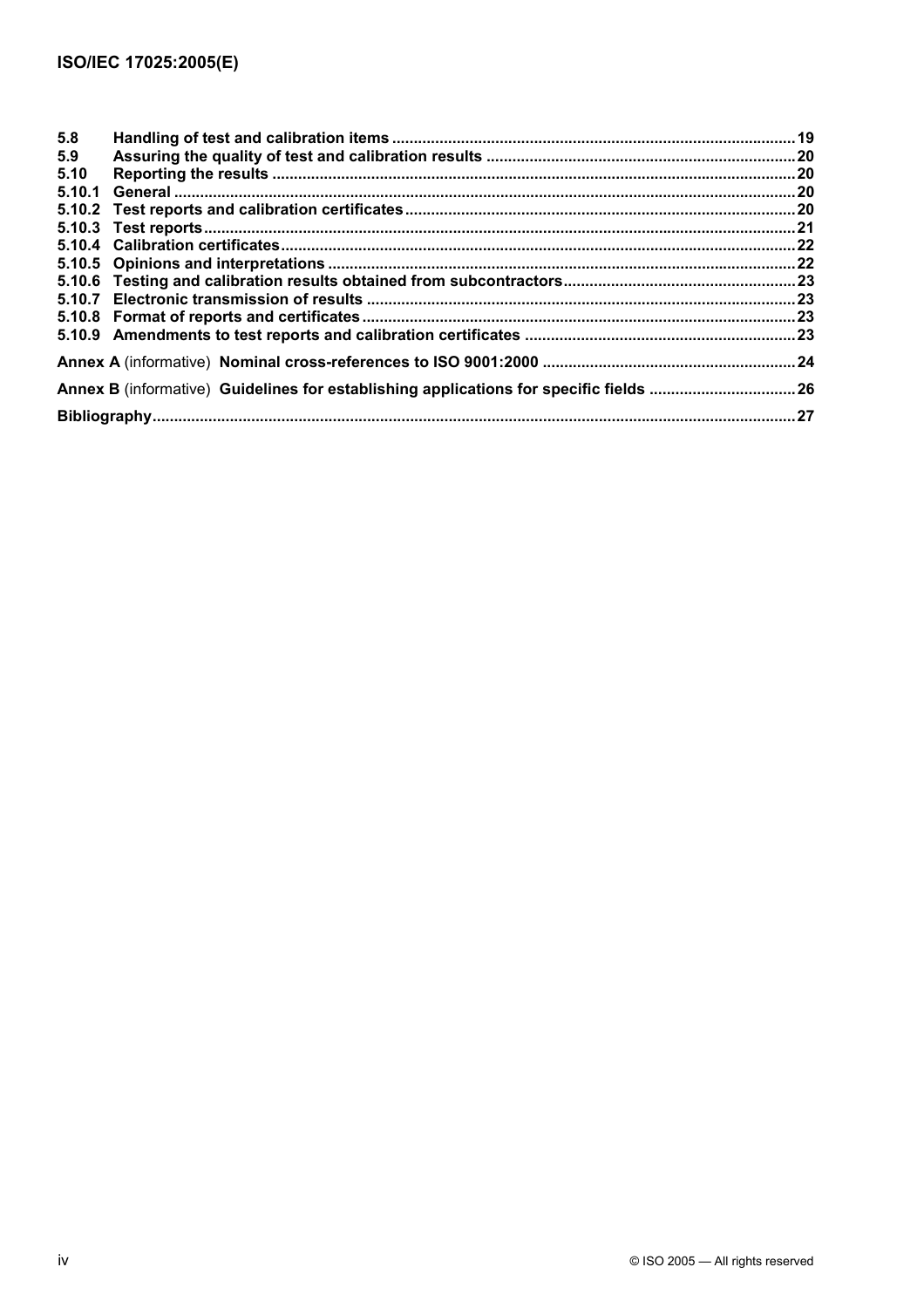# **Foreword**

ISO (the International Organization for Standardization) and IEC (the International Electrotechnical Commission) form the specialized system for worldwide standardization. National bodies that are members of ISO or IEC participate in the development of International Standards through technical committees established by the respective organization to deal with particular fields of technical activity. ISO and IEC technical committees collaborate in fields of mutual interest. Other international organizations, governmental and non-governmental, in liaison with ISO and IEC, also take part in the work. In the field of conformity assessment, the ISO Committee on conformity assessment (CASCO) is responsible for the development of International Standards and Guides.

International Standards are drafted in accordance with the rules given in the ISO/IEC Directives, Part 2.

Draft International Standards are circulated to the national bodies for voting. Publication as an International Standard requires approval by at least 75 % of the national bodies casting a vote.

Attention is drawn to the possibility that some of the elements of this document may be the subject of patent rights. ISO shall not be held responsible for identifying any or all such patent rights.

ISO/IEC 17025 was prepared by the *ISO Committee on conformity assessment* (CASCO).

It was circulated for voting to the national bodies of both ISO and IEC, and was approved by both organizations.

This second edition cancels and replaces the first edition (ISO/IEC 17025:1999), which has been technically revised.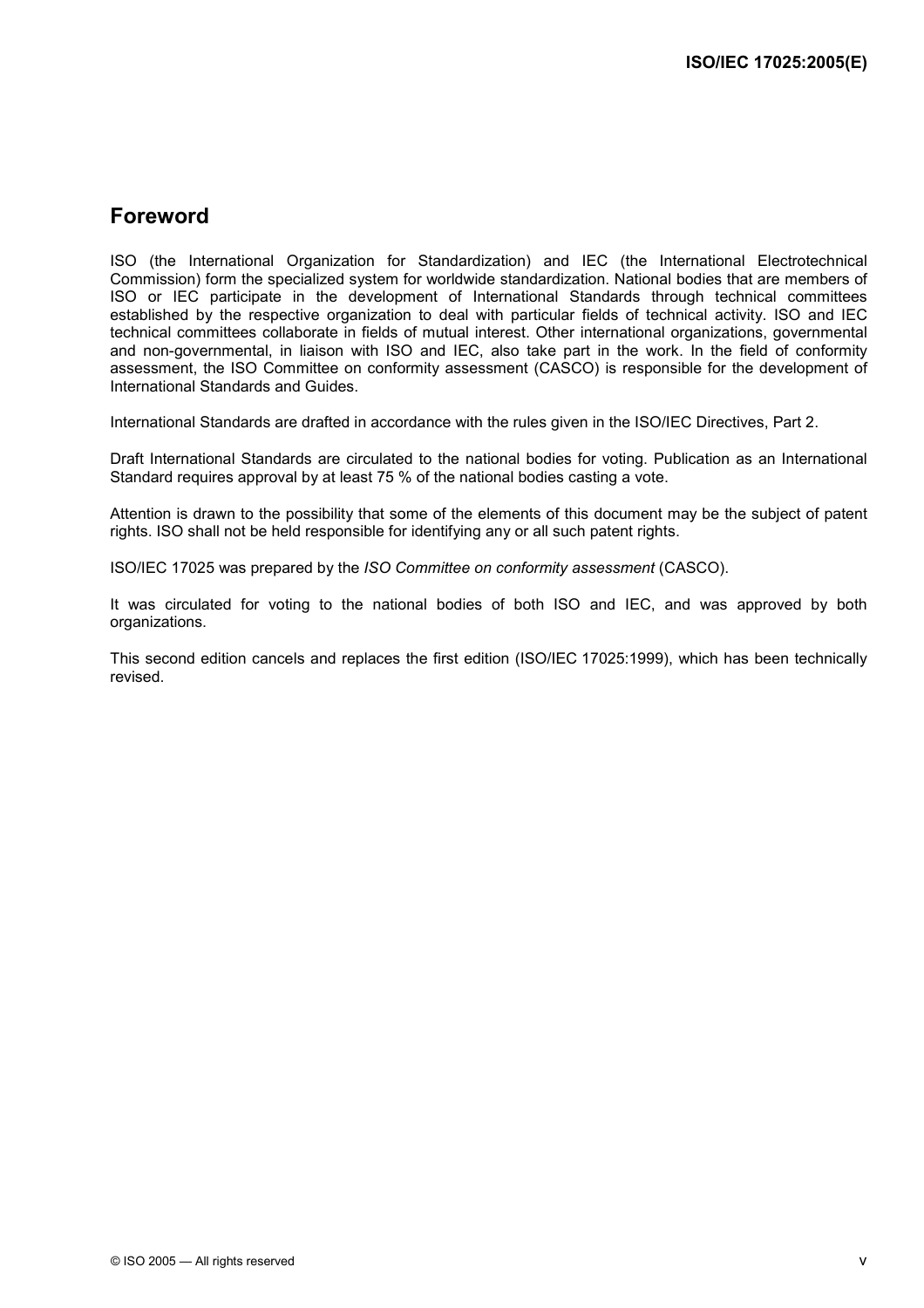# **Introduction**

The first edition (1999) of this International Standard was produced as the result of extensive experience in the implementation of ISO/IEC Guide 25 and EN 45001, both of which it replaced. It contained all of the requirements that testing and calibration laboratories have to meet if they wish to demonstrate that they operate a management system, are technically competent, and are able to generate technically valid results.

The first edition referred to ISO 9001:1994 and ISO 9002:1994. These standards have been superseded by ISO 9001:2000, which made an alignment of ISO/IEC 17025 necessary. In this second edition, clauses have been amended or added only when considered necessary in the light of ISO 9001:2000.

Accreditation bodies that recognize the competence of testing and calibration laboratories should use this International Standard as the basis for their accreditation. Clause 4 specifies the requirements for sound management. Clause 5 specifies the requirements for technical competence for the type of tests and/or calibrations the laboratory undertakes.

Growth in the use of management systems generally has increased the need to ensure that laboratories which form part of larger organizations or offer other services can operate to a quality management system that is seen as compliant with ISO 9001 as well as with this International Standard. Care has been taken, therefore, to incorporate all those requirements of ISO 9001 that are relevant to the scope of testing and calibration services that are covered by the laboratory's management system.

Testing and calibration laboratories that comply with this International Standard will therefore also operate in accordance with ISO 9001.

Conformity of the quality management system within which the laboratory operates to the requirements of ISO 9001 does not of itself demonstrate the competence of the laboratory to produce technically valid data and results. Nor does demonstrated conformity to this International Standard imply conformity of the quality management system within which the laboratory operates to all the requirements of ISO 9001.

The acceptance of testing and calibration results between countries should be facilitated if laboratories comply with this International Standard and if they obtain accreditation from bodies which have entered into mutual recognition agreements with equivalent bodies in other countries using this International Standard.

The use of this International Standard will facilitate cooperation between laboratories and other bodies, and assist in the exchange of information and experience, and in the harmonization of standards and procedures.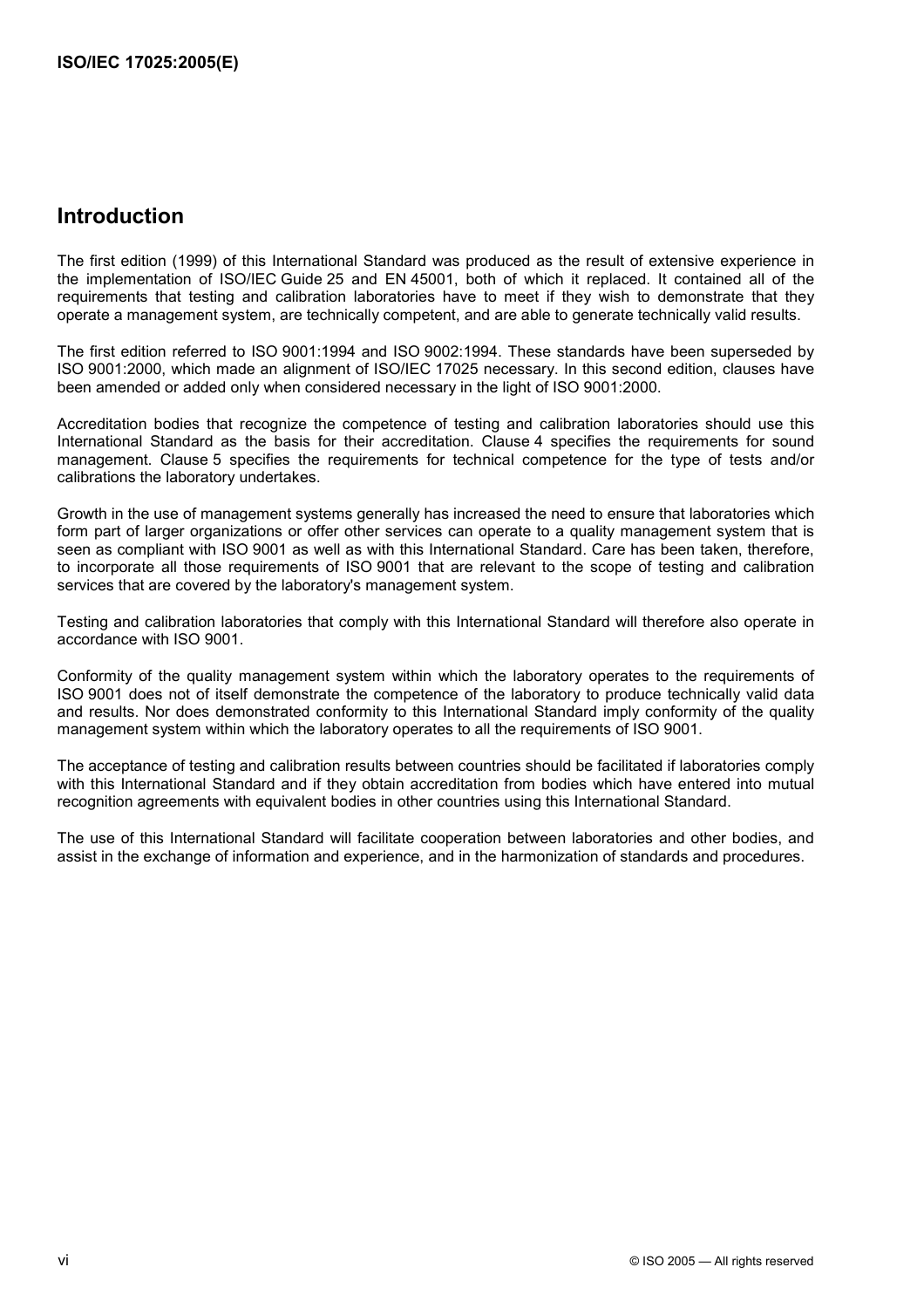# **General requirements for the competence of testing and calibration laboratories**

# **1 Scope**

**1.1** This International Standard specifies the general requirements for the competence to carry out tests and/or calibrations, including sampling. It covers testing and calibration performed using standard methods, non-standard methods, and laboratory-developed methods.

**1.2** This International Standard is applicable to all organizations performing tests and/or calibrations. These include, for example, first-, second- and third-party laboratories, and laboratories where testing and/or calibration forms part of inspection and product certification.

This International Standard is applicable to all laboratories regardless of the number of personnel or the extent of the scope of testing and/or calibration activities. When a laboratory does not undertake one or more of the activities covered by this International Standard, such as sampling and the design/development of new methods, the requirements of those clauses do not apply.

**1.3** The notes given provide clarification of the text, examples and guidance. They do not contain requirements and do not form an integral part of this International Standard.

**1.4** This International Standard is for use by laboratories in developing their management system for quality, administrative and technical operations. Laboratory customers, regulatory authorities and accreditation bodies may also use it in confirming or recognizing the competence of laboratories. This International Standard is not intended to be used as the basis for certification of laboratories.

NOTE 1 The term 'management system' in this International Standard means the quality, administrative and technical systems that govern the operations of a laboratory.

NOTE 2 Certification of a management system is sometimes also called registration.

**1.5** Compliance with regulatory and safety requirements on the operation of laboratories is not covered by this International Standard.

**1.6** If testing and calibration laboratories comply with the requirements of this International Standard, they will operate a quality management system for their testing and calibration activities that also meets the principles of ISO 9001. Annex A provides nominal cross-references between this International Standard and ISO 9001. This International Standard covers technical competence requirements that are not covered by ISO 9001.

NOTE 1 It might be necessary to explain or interpret certain requirements in this International Standard to ensure that the requirements are applied in a consistent manner. Guidance for establishing applications for specific fields, especially for accreditation bodies (see ISO/IEC 17011) is given in Annex B.

NOTE 2 If a laboratory wishes accreditation for part or all of its testing and calibration activities, it should select an accreditation body that operates in accordance with ISO/IEC 17011.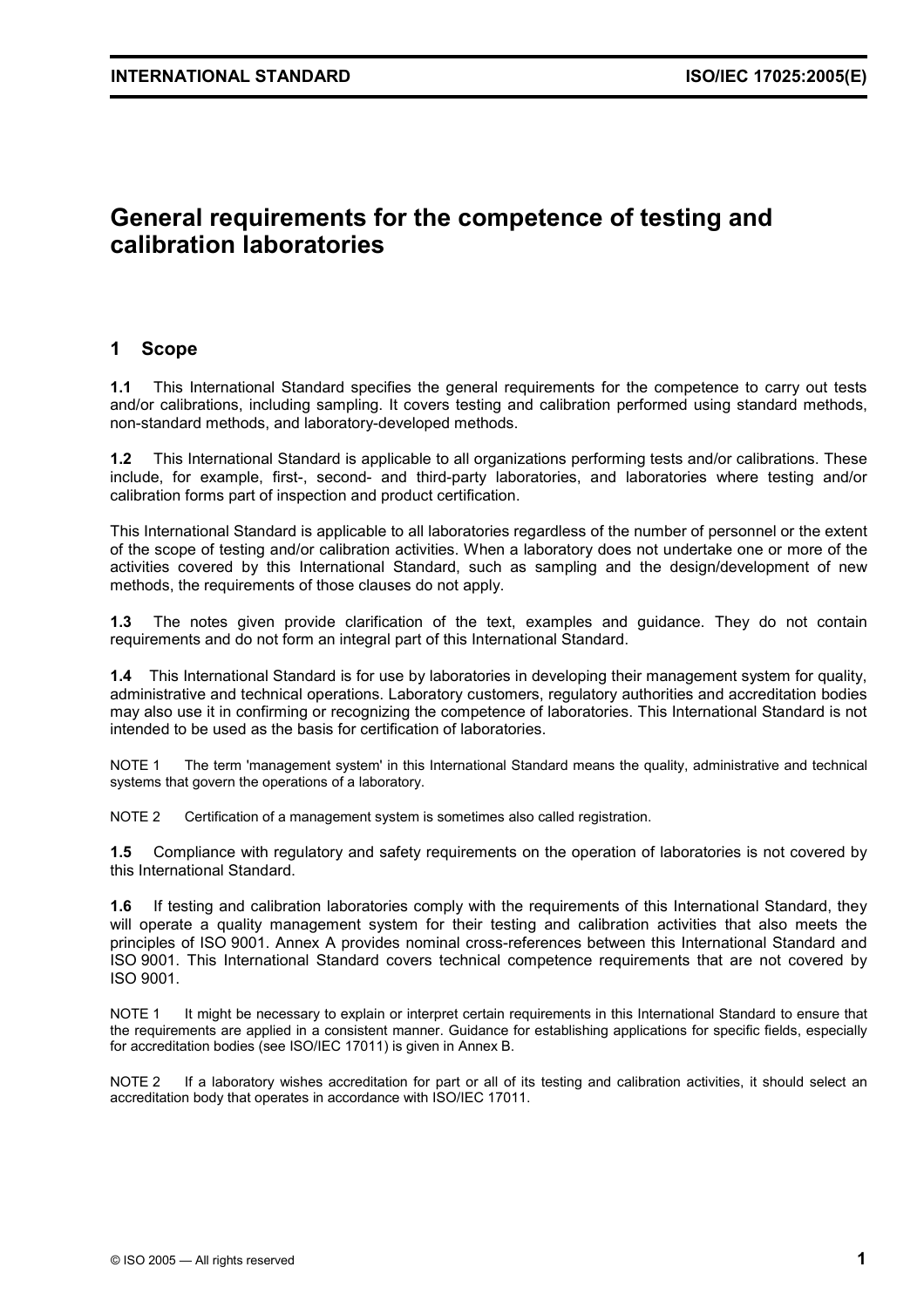# **2 Normative references**

The following referenced documents are indispensable for the application of this document. For dated references, only the edition cited applies. For undated references, the latest edition of the referenced document (including any amendments) applies.

ISO/IEC 17000, *Conformity assessment — Vocabulary and general principles*

VIM, *International vocabulary of basic and general terms in metrology*, issued by BIPM, IEC, IFCC, ISO, IUPAC, IUPAP and OIML

NOTE Further related standards, guides, etc. on subjects included in this International Standard are given in the Bibliography.

# **3 Terms and definitions**

For the purposes of this document, the relevant terms and definitions given in ISO/IEC 17000 and VIM apply.

NOTE General definitions related to quality are given in ISO 9000, whereas ISO/IEC 17000 gives definitions specifically related to certification and laboratory accreditation. Where different definitions are given in ISO 9000, the definitions in ISO/IEC 17000 and VIM are preferred.

# **4 Management requirements**

# **4.1 Organization**

**4.1.1** The laboratory or the organization of which it is part shall be an entity that can be held legally responsible.

**4.1.2** It is the responsibility of the laboratory to carry out its testing and calibration activities in such a way as to meet the requirements of this International Standard and to satisfy the needs of the customer, the regulatory authorities or organizations providing recognition.

**4.1.3** The management system shall cover work carried out in the laboratory's permanent facilities, at sites away from its permanent facilities, or in associated temporary or mobile facilities.

**4.1.4** If the laboratory is part of an organization performing activities other than testing and/or calibration, the responsibilities of key personnel in the organization that have an involvement or influence on the testing and/or calibration activities of the laboratory shall be defined in order to identify potential conflicts of interest.

NOTE 1 Where a laboratory is part of a larger organization, the organizational arrangements should be such that departments having conflicting interests, such as production, commercial marketing or financing do not adversely influence the laboratory's compliance with the requirements of this International Standard.

NOTE 2 If the laboratory wishes to be recognized as a third-party laboratory, it should be able to demonstrate that it is impartial and that it and its personnel are free from any undue commercial, financial and other pressures which might influence their technical judgement. The third-party testing or calibration laboratory should not engage in any activities that may endanger the trust in its independence of judgement and integrity in relation to its testing or calibration activities.

#### **4.1.5** The laboratory shall

a) have managerial and technical personnel who, irrespective of other responsibilities, have the authority and resources needed to carry out their duties, including the implementation, maintenance and improvement of the management system**,** and to identify the occurrence of departures from the management system or from the procedures for performing tests and/or calibrations, and to initiate actions to prevent or minimize such departures (see also 5.2);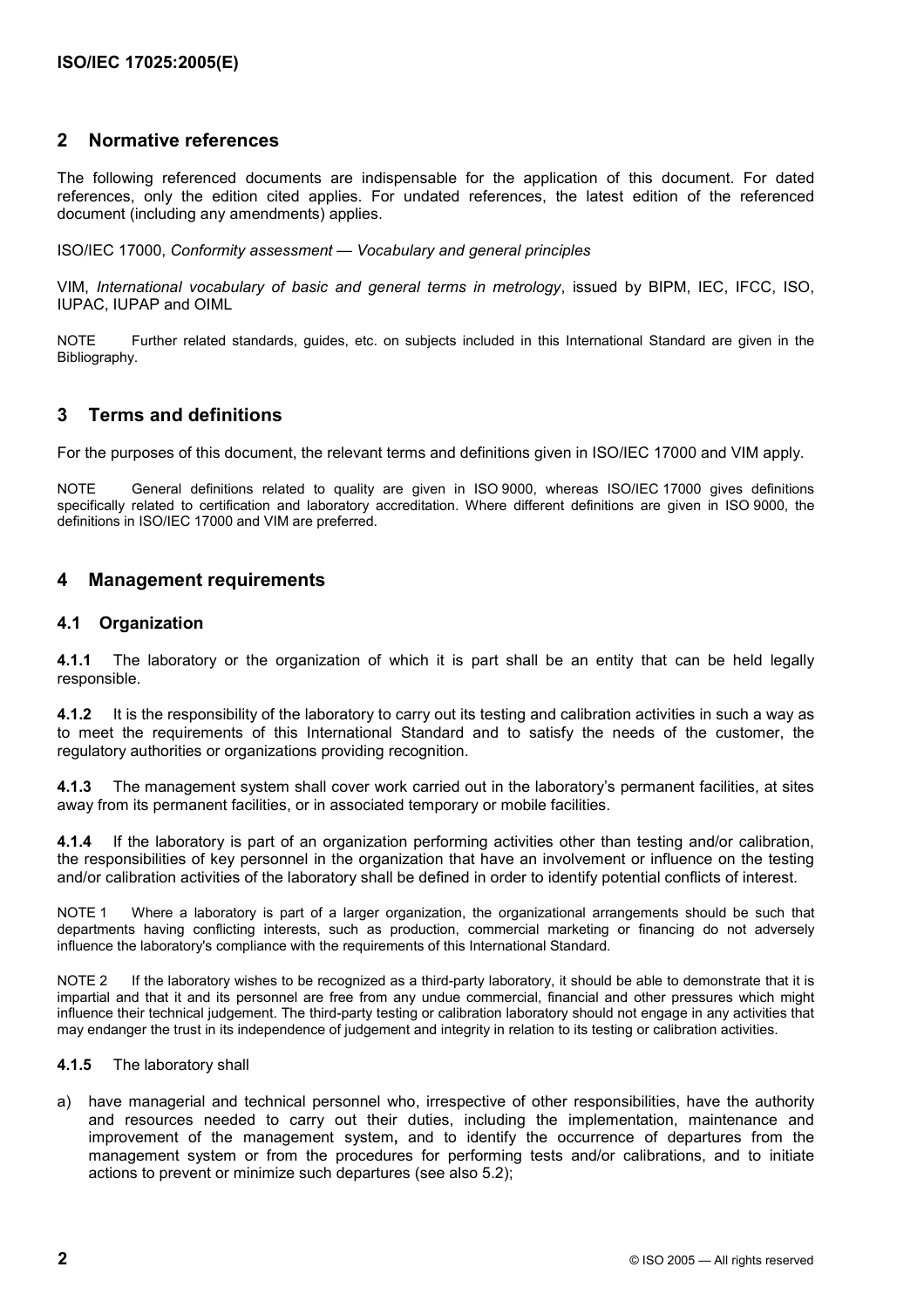- b) have arrangements to ensure that its management and personnel are free from any undue internal and external commercial, financial and other pressures and influences that may adversely affect the quality of their work;
- c) have policies and procedures to ensure the protection of its customers' confidential information and proprietary rights, including procedures for protecting the electronic storage and transmission of results;
- d) have policies and procedures to avoid involvement in any activities that would diminish confidence in its competence, impartiality, judgement or operational integrity;
- e) define the organization and management structure of the laboratory, its place in any parent organization, and the relationships between quality management, technical operations and support services;
- f) specify the responsibility, authority and interrelationships of all personnel who manage, perform or verify work affecting the quality of the tests and/or calibrations;
- g) provide adequate supervision of testing and calibration staff, including trainees, by persons familiar with methods and procedures, purpose of each test and/or calibration, and with the assessment of the test or calibration results;
- h) have technical management which has overall responsibility for the technical operations and the provision of the resources needed to ensure the required quality of laboratory operations;
- i) appoint a member of staff as quality manager (however named) who, irrespective of other duties and responsibilities, shall have defined responsibility and authority for ensuring that the management system related to quality is implemented and followed at all times; the quality manager shall have direct access to the highest level of management at which decisions are made on laboratory policy or resources;
- j) appoint deputies for key managerial personnel (see Note);
- k) ensure that its personnel are aware of the relevance and importance of their activities and how they contribute to the achievement of the objectives of the management system.
- NOTE Individuals may have more than one function and it may be impractical to appoint deputies for every function.

**4.1.6** Top management shall ensure that appropriate communication processes are established within the laboratory and that communication takes place regarding the effectiveness of the management system.

# **4.2 Management system**

**4.2.1** The laboratory shall establish, implement and maintain a management system appropriate to the scope of its activities. The laboratory shall document its policies, systems, programmes, procedures and instructions to the extent necessary to assure the quality of the test and/or calibration results. The system's documentation shall be communicated to, understood by, available to, and implemented by the appropriate personnel.

**4.2.2** The laboratory's management system policies related to quality, including a quality policy statement, shall be defined in a quality manual (however named). The overall objectives shall be established, and shall be reviewed during management review. The quality policy statement shall be issued under the authority of top management. It shall include at least the following:

- a) the laboratory management's commitment to good professional practice and to the quality of its testing and calibration in servicing its customers;
- b) the management's statement of the laboratory's standard of service;
- c) the purpose of the management system related to quality;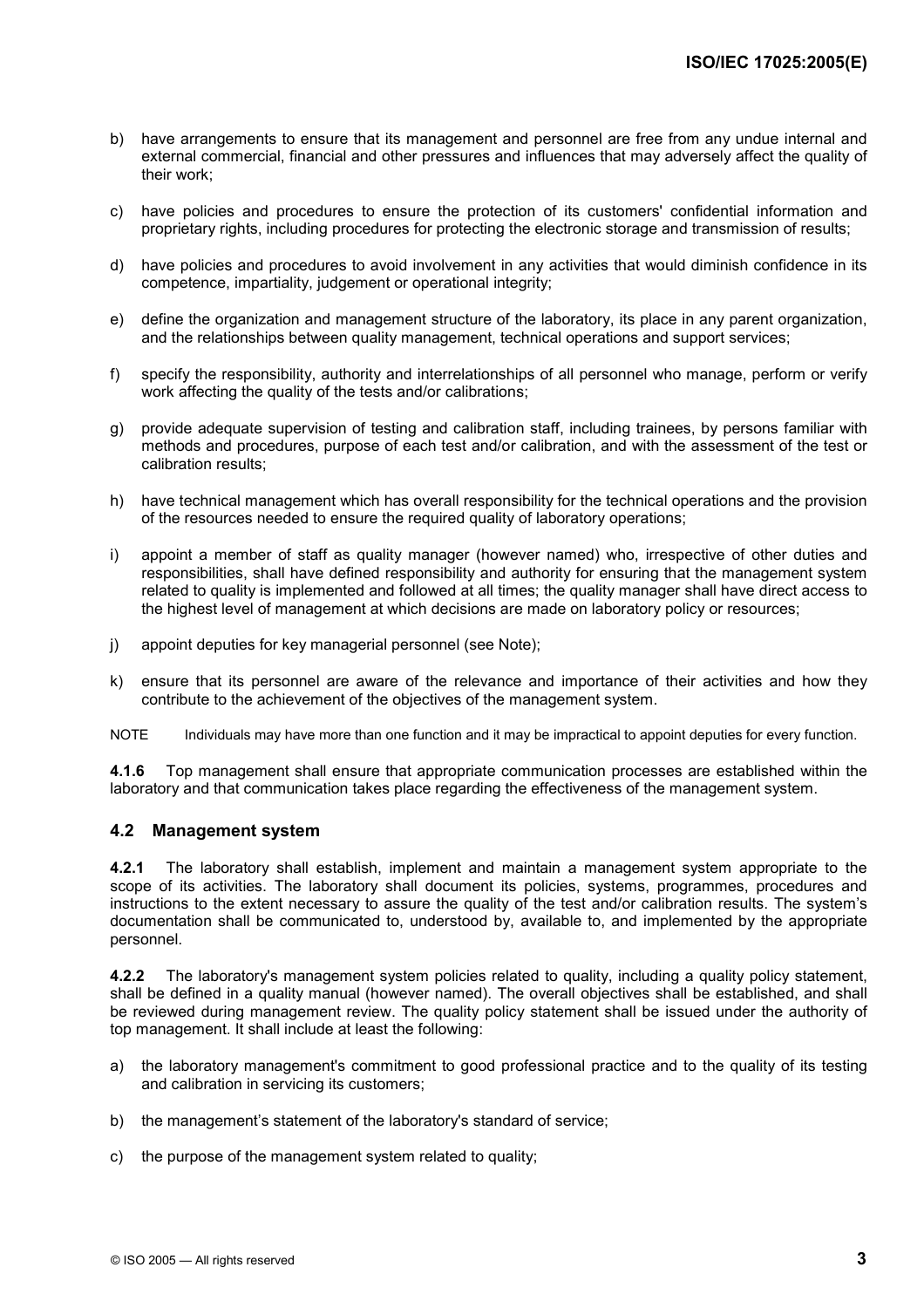- d) a requirement that all personnel concerned with testing and calibration activities within the laboratory familiarize themselves with the quality documentation and implement the policies and procedures in their work; and
- e) the laboratory management's commitment to comply with this International Standard and to continually improve the effectiveness of the management system.

NOTE The quality policy statement should be concise and may include the requirement that tests and/or calibrations shall always be carried out in accordance with stated methods and customers' requirements. When the test and/or calibration laboratory is part of a larger organization, some quality policy elements may be in other documents.

**4.2.3** Top management shall provide evidence of commitment to the development and implementation of the management system and to continually improving its effectiveness.

**4.2.4** Top management shall communicate to the organization the importance of meeting customer requirements as well as statutory and regulatory requirements.

**4.2.5** The quality manual shall include or make reference to the supporting procedures including technical procedures. It shall outline the structure of the documentation used in the management system.

**4.2.6** The roles and responsibilities of technical management and the quality manager, including their responsibility for ensuring compliance with this International Standard, shall be defined in the quality manual.

**4.2.7** Top management shall ensure that the integrity of the management system is maintained when changes to the management system are planned and implemented.

# **4.3 Document control**

#### **4.3.1 General**

The laboratory shall establish and maintain procedures to control all documents that form part of its management system (internally generated or from external sources), such as regulations, standards, other normative documents, test and/or calibration methods, as well as drawings, software, specifications, instructions and manuals.

NOTE 1 In this context "document" could be policy statements, procedures, specifications, calibration tables, charts, text books, posters, notices, memoranda, software, drawings, plans, etc. These may be on various media, whether hard copy or electronic, and they may be digital, analog, photographic or written.

NOTE 2 The control of data related to testing and calibration is covered in 5.4.7. The control of records is covered in 4.13.

#### **4.3.2 Document approval and issue**

**4.3.2.1** All documents issued to personnel in the laboratory as part of the management system shall be reviewed and approved for use by authorized personnel prior to issue. A master list or an equivalent document control procedure identifying the current revision status and distribution of documents in the management system shall be established and shall be readily available to preclude the use of invalid and/or obsolete documents.

**4.3.2.2** The procedure(s) adopted shall ensure that:

- a) authorized editions of appropriate documents are available at all locations where operations essential to the effective functioning of the laboratory are performed;
- b) documents are periodically reviewed and, where necessary, revised to ensure continuing suitability and compliance with applicable requirements;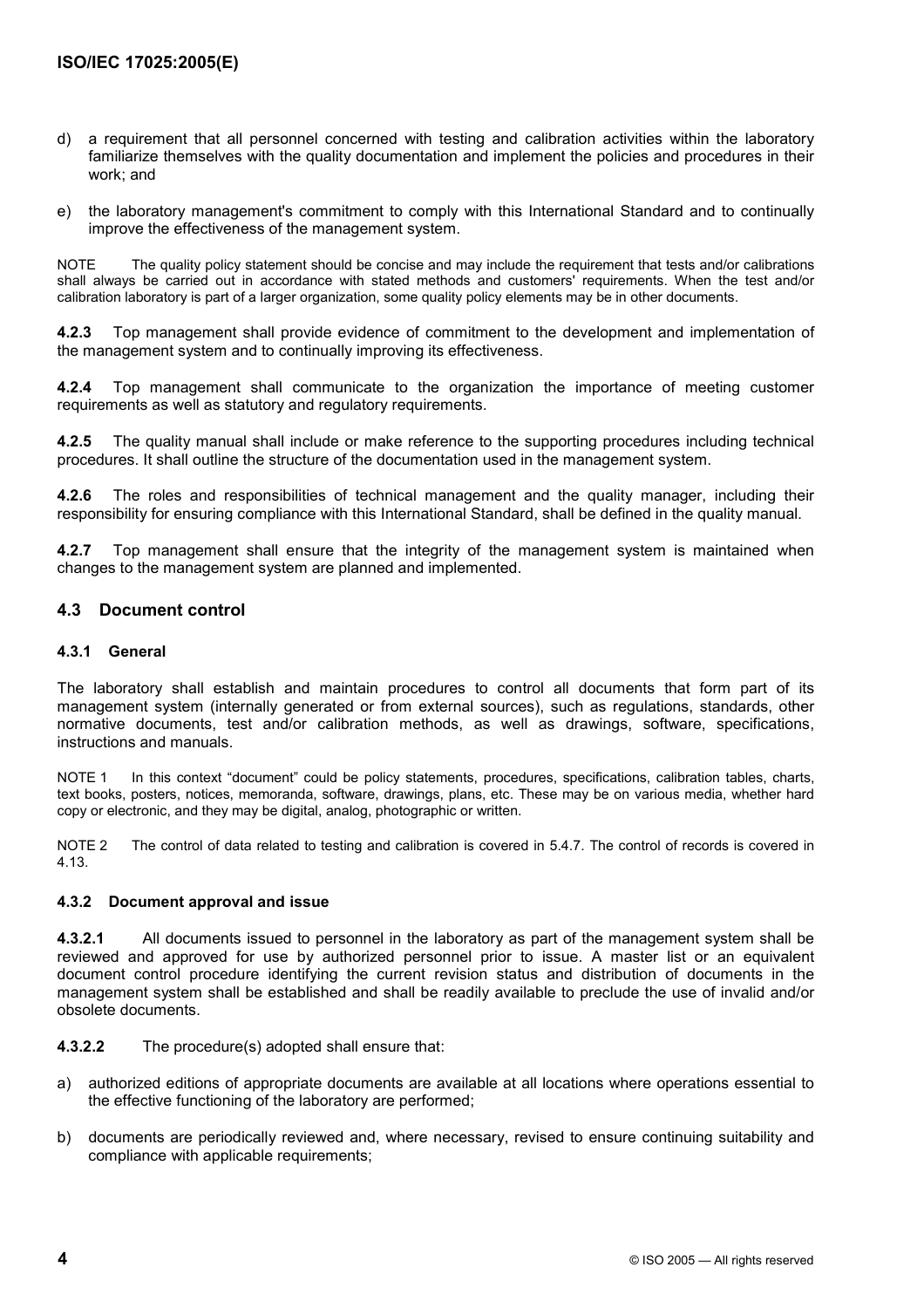- c) invalid or obsolete documents are promptly removed from all points of issue or use, or otherwise assured against unintended use;
- d) obsolete documents retained for either legal or knowledge preservation purposes are suitably marked.

**4.3.2.3** Management system documents generated by the laboratory shall be uniquely identified. Such identification shall include the date of issue and/or revision identification, page numbering, the total number of pages or a mark to signify the end of the document, and the issuing authority(ies).

# **4.3.3 Document changes**

**4.3.3.1** Changes to documents shall be reviewed and approved by the same function that performed the original review unless specifically designated otherwise. The designated personnel shall have access to pertinent background information upon which to base their review and approval.

**4.3.3.2** Where practicable, the altered or new text shall be identified in the document or the appropriate attachments.

**4.3.3.3** If the laboratory's document control system allows for the amendment of documents by hand pending the re-issue of the documents, the procedures and authorities for such amendments shall be defined. Amendments shall be clearly marked, initialled and dated. A revised document shall be formally re-issued as soon as practicable.

**4.3.3.4** Procedures shall be established to describe how changes in documents maintained in computerized systems are made and controlled.

# **4.4 Review of requests, tenders and contracts**

**4.4.1** The laboratory shall establish and maintain procedures for the review of requests, tenders and contracts. The policies and procedures for these reviews leading to a contract for testing and/or calibration shall ensure that:

- a) the requirements, including the methods to be used, are adequately defined, documented and understood (see 5.4.2);
- b) the laboratory has the capability and resources to meet the requirements;
- c) the appropriate test and/or calibration method is selected and is capable of meeting the customers' requirements (see 5.4.2).

Any differences between the request or tender and the contract shall be resolved before any work commences. Each contract shall be acceptable both to the laboratory and the customer.

NOTE 1 The request, tender and contract review should be conducted in a practical and efficient manner, and the effect of financial, legal and time schedule aspects should be taken into account. For internal customers, reviews of requests, tenders and contracts can be performed in a simplified way.

NOTE 2 The review of capability should establish that the laboratory possesses the necessary physical, personnel and information resources, and that the laboratory's personnel have the skills and expertise necessary for the performance of the tests and/or calibrations in question. The review may also encompass results of earlier participation in interlaboratory comparisons or proficiency testing and/or the running of trial test or calibration programmes using samples or items of known value in order to determine uncertainties of measurement, limits of detection, confidence limits, etc.

NOTE 3 A contract may be any written or oral agreement to provide a customer with testing and/or calibration services.

**4.4.2** Records of reviews, including any significant changes, shall be maintained. Records shall also be maintained of pertinent discussions with a customer relating to the customer's requirements or the results of the work during the period of execution of the contract.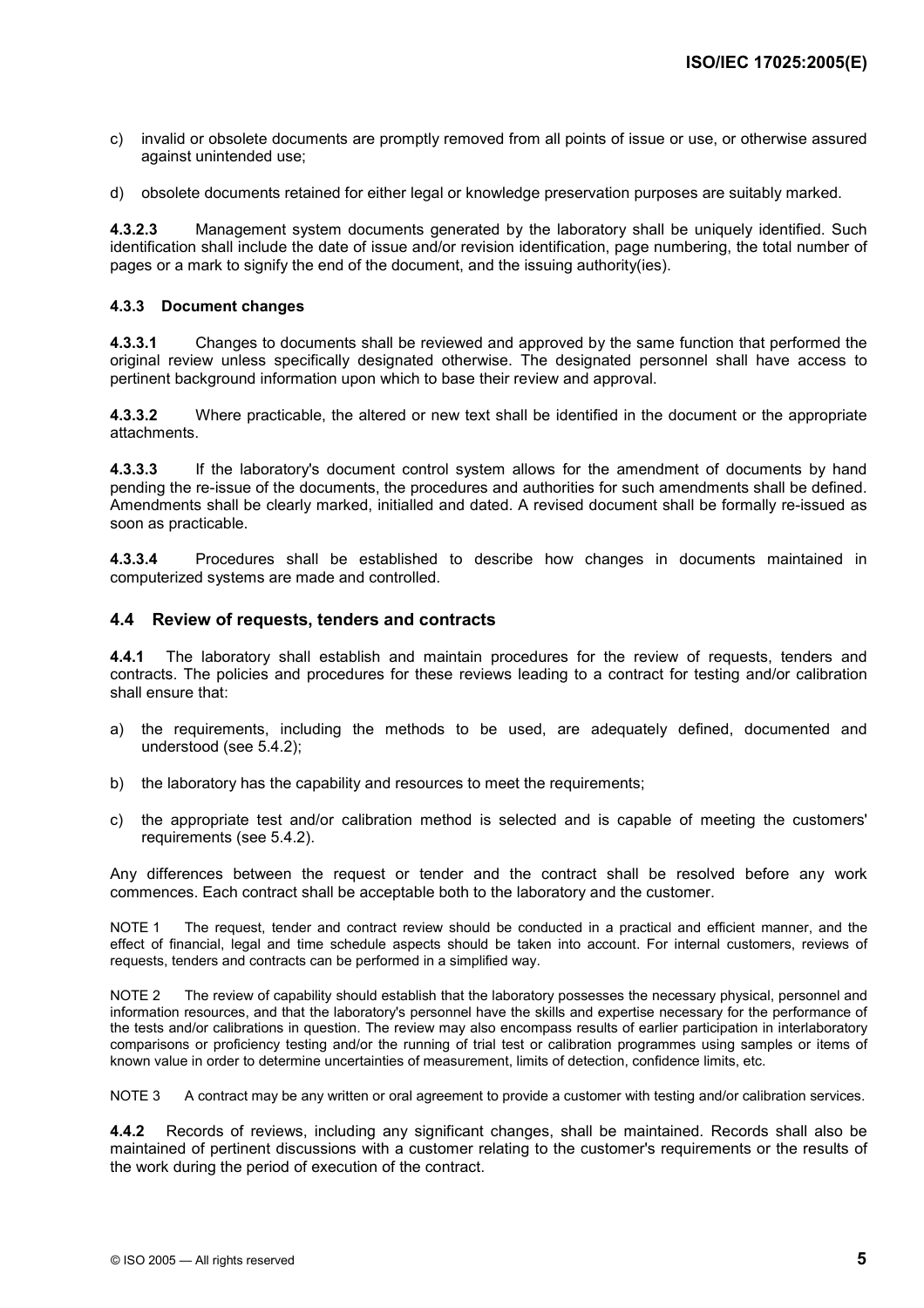NOTE For review of routine and other simple tasks, the date and the identification (e.g. the initials) of the person in the laboratory responsible for carrying out the contracted work are considered adequate. For repetitive routine tasks, the review need be made only at the initial enquiry stage or on granting of the contract for on-going routine work performed under a general agreement with the customer, provided that the customer's requirements remain unchanged. For new, complex or advanced testing and/or calibration tasks, a more comprehensive record should be maintained.

**4.4.3** The review shall also cover any work that is subcontracted by the laboratory.

**4.4.4** The customer shall be informed of any deviation from the contract.

**4.4.5** If a contract needs to be amended after work has commenced, the same contract review process shall be repeated and any amendments shall be communicated to all affected personnel.

# **4.5 Subcontracting of tests and calibrations**

**4.5.1** When a laboratory subcontracts work, whether because of unforeseen reasons (e.g. workload, need for further expertise or temporary incapacity) or on a continuing basis (e.g. through permanent subcontracting, agency or franchising arrangements), this work shall be placed with a competent subcontractor. A competent subcontractor is one that, for example, complies with this International Standard for the work in question.

**4.5.2** The laboratory shall advise the customer of the arrangement in writing and, when appropriate, gain the approval of the customer, preferably in writing.

**4.5.3** The laboratory is responsible to the customer for the subcontractor's work, except in the case where the customer or a regulatory authority specifies which subcontractor is to be used.

**4.5.4** The laboratory shall maintain a register of all subcontractors that it uses for tests and/or calibrations and a record of the evidence of compliance with this International Standard for the work in question.

# **4.6 Purchasing services and supplies**

**4.6.1** The laboratory shall have a policy and procedure(s) for the selection and purchasing of services and supplies it uses that affect the quality of the tests and/or calibrations. Procedures shall exist for the purchase, reception and storage of reagents and laboratory consumable materials relevant for the tests and calibrations.

**4.6.2** The laboratory shall ensure that purchased supplies and reagents and consumable materials that affect the quality of tests and/or calibrations are not used until they have been inspected or otherwise verified as complying with standard specifications or requirements defined in the methods for the tests and/or calibrations concerned. These services and supplies used shall comply with specified requirements. Records of actions taken to check compliance shall be maintained.

**4.6.3** Purchasing documents for items affecting the quality of laboratory output shall contain data describing the services and supplies ordered. These purchasing documents shall be reviewed and approved for technical content prior to release.

NOTE The description may include type, class, grade, precise identification, specifications, drawings, inspection instructions, other technical data including approval of test results, the quality required and the management system standard under which they were made.

**4.6.4** The laboratory shall evaluate suppliers of critical consumables, supplies and services which affect the quality of testing and calibration, and shall maintain records of these evaluations and list those approved.

# **4.7 Service to the customer**

**4.7.1** The laboratory shall be willing to cooperate with customers or their representatives in clarifying the customer's request and in monitoring the laboratory's performance in relation to the work performed, provided that the laboratory ensures confidentiality to other customers.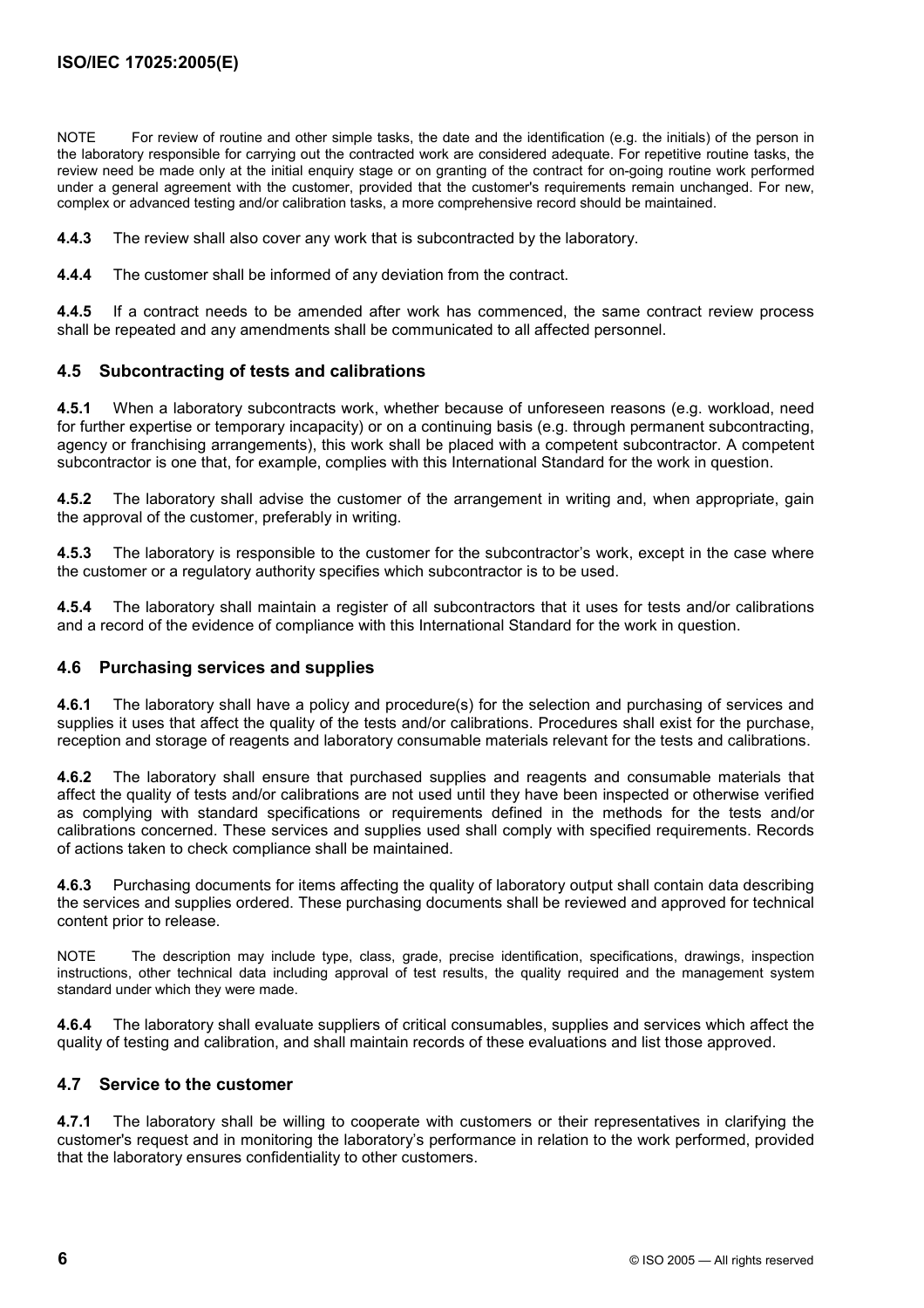NOTE 1 Such cooperation may include:

- a) providing the customer or the customer's representative reasonable access to relevant areas of the laboratory for the witnessing of tests and/or calibrations performed for the customer;
- b) preparation, packaging, and dispatch of test and/or calibration items needed by the customer for verification purposes.

NOTE 2 Customers value the maintenance of good communication, advice and guidance in technical matters, and opinions and interpretations based on results. Communication with the customer, especially in large assignments, should be maintained throughout the work. The laboratory should inform the customer of any delays or major deviations in the performance of the tests and/or calibrations.

**4.7.2** The laboratory shall seek feedback, both positive and negative, from its customers. The feedback shall be used and analysed to improve the management system, testing and calibration activities and customer service.

NOTE Examples of the types of feedback include customer satisfaction surveys and review of test or calibration reports with customers.

#### **4.8 Complaints**

The laboratory shall have a policy and procedure for the resolution of complaints received from customers or other parties. Records shall be maintained of all complaints and of the investigations and corrective actions taken by the laboratory (see also 4.11).

#### **4.9 Control of nonconforming testing and/or calibration work**

**4.9.1** The laboratory shall have a policy and procedures that shall be implemented when any aspect of its testing and/or calibration work, or the results of this work, do not conform to its own procedures or the agreed requirements of the customer. The policy and procedures shall ensure that:

- a) the responsibilities and authorities for the management of nonconforming work are designated and actions (including halting of work and withholding of test reports and calibration certificates, as necessary) are defined and taken when nonconforming work is identified;
- b) an evaluation of the significance of the nonconforming work is made;
- c) correction is taken immediately, together with any decision about the acceptability of the nonconforming work;
- d) where necessary, the customer is notified and work is recalled;
- e) the responsibility for authorizing the resumption of work is defined.

NOTE Identification of nonconforming work or problems with the management system or with testing and/or calibration activities can occur at various places within the management system and technical operations. Examples are customer complaints, quality control, instrument calibration, checking of consumable materials, staff observations or supervision, test report and calibration certificate checking, management reviews and internal or external audits.

**4.9.2** Where the evaluation indicates that the nonconforming work could recur or that there is doubt about the compliance of the laboratory's operations with its own policies and procedures, the corrective action procedures given in 4.11 shall be promptly followed.

#### **4.10 Improvement**

The laboratory shall continually improve the effectiveness of its management system through the use of the quality policy, quality objectives, audit results, analysis of data, corrective and preventive actions and management review.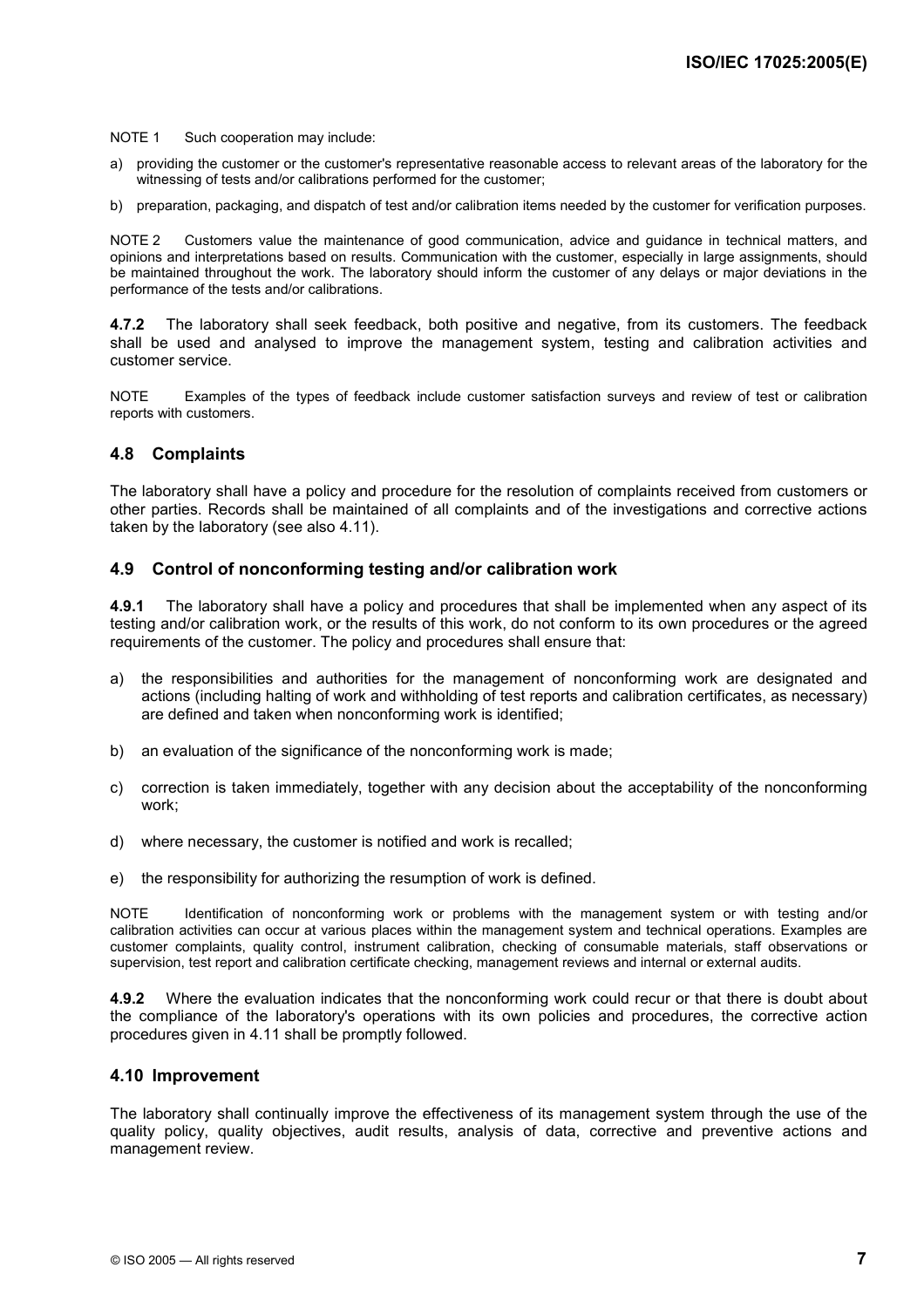# **4.11 Corrective action**

# **4.11.1 General**

The laboratory shall establish a policy and a procedure and shall designate appropriate authorities for implementing corrective action when nonconforming work or departures from the policies and procedures in the management system or technical operations have been identified.

NOTE A problem with the management system or with the technical operations of the laboratory may be identified through a variety of activities, such as control of nonconforming work, internal or external audits, management reviews, feedback from customers and from staff observations.

# **4.11.2 Cause analysis**

The procedure for corrective action shall start with an investigation to determine the root cause(s) of the problem.

NOTE Cause analysis is the key and sometimes the most difficult part in the corrective action procedure. Often the root cause is not obvious and thus a careful analysis of all potential causes of the problem is required. Potential causes could include customer requirements, the samples, sample specifications, methods and procedures, staff skills and training, consumables, or equipment and its calibration.

# **4.11.3 Selection and implementation of corrective actions**

Where corrective action is needed, the laboratory shall identify potential corrective actions. It shall select and implement the action(s) most likely to eliminate the problem and to prevent recurrence.

Corrective actions shall be to a degree appropriate to the magnitude and the risk of the problem.

The laboratory shall document and implement any required changes resulting from corrective action investigations.

#### **4.11.4 Monitoring of corrective actions**

The laboratory shall monitor the results to ensure that the corrective actions taken have been effective.

#### **4.11.5 Additional audits**

Where the identification of nonconformities or departures casts doubts on the laboratory's compliance with its own policies and procedures, or on its compliance with this International Standard, the laboratory shall ensure that the appropriate areas of activity are audited in accordance with 4.14 as soon as possible.

NOTE Such additional audits often follow the implementation of the corrective actions to confirm their effectiveness. An additional audit should be necessary only when a serious issue or risk to the business is identified.

# **4.12 Preventive action**

**4.12.1** Needed improvements and potential sources of nonconformities, either technical or concerning the management system, shall be identified. When improvement opportunities are identified or if preventive action is required, action plans shall be developed, implemented and monitored to reduce the likelihood of the occurrence of such nonconformities and to take advantage of the opportunities for improvement.

**4.12.2** Procedures for preventive actions shall include the initiation of such actions and the application of controls to ensure that they are effective.

NOTE 1 Preventive action is a pro-active process to identify opportunities for improvement rather than a reaction to the identification of problems or complaints.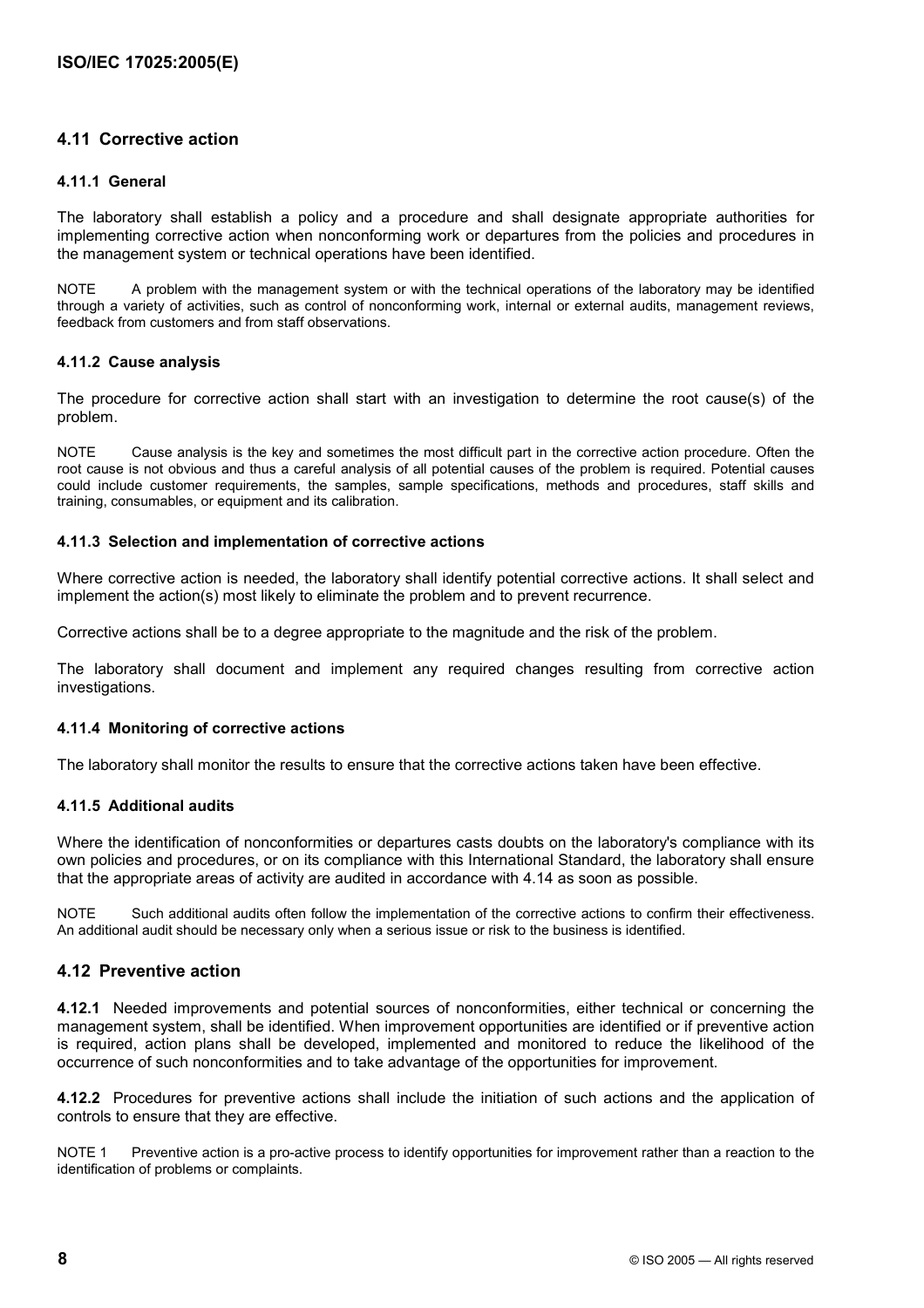NOTE 2 Apart from the review of the operational procedures, the preventive action might involve analysis of data, including trend and risk analyses and proficiency-testing results.

# **4.13 Control of records**

#### **4.13.1 General**

**4.13.1.1** The laboratory shall establish and maintain procedures for identification, collection, indexing, access, filing, storage, maintenance and disposal of quality and technical records. Quality records shall include reports from internal audits and management reviews as well as records of corrective and preventive actions.

**4.13.1.2** All records shall be legible and shall be stored and retained in such a way that they are readily retrievable in facilities that provide a suitable environment to prevent damage or deterioration and to prevent loss. Retention times of records shall be established.

NOTE Records may be in any media, such as hard copy or electronic media.

**4.13.1.3** All records shall be held secure and in confidence.

**4.13.1.4** The laboratory shall have procedures to protect and back-up records stored electronically and to prevent unauthorized access to or amendment of these records.

#### **4.13.2 Technical records**

**4.13.2.1** The laboratory shall retain records of original observations, derived data and sufficient information to establish an audit trail, calibration records, staff records and a copy of each test report or calibration certificate issued, for a defined period. The records for each test or calibration shall contain sufficient information to facilitate, if possible, identification of factors affecting the uncertainty and to enable the test or calibration to be repeated under conditions as close as possible to the original. The records shall include the identity of personnel responsible for the sampling, performance of each test and/or calibration and checking of results.

NOTE 1 In certain fields it may be impossible or impractical to retain records of all original observations.

NOTE 2 Technical records are accumulations of data (see 5.4.7) and information which result from carrying out tests and/or calibrations and which indicate whether specified quality or process parameters are achieved. They may include forms, contracts, work sheets, work books, check sheets, work notes, control graphs, external and internal test reports and calibration certificates, customers' notes, papers and feedback.

**4.13.2.2** Observations, data and calculations shall be recorded at the time they are made and shall be identifiable to the specific task.

**4.13.2.3** When mistakes occur in records, each mistake shall be crossed out, not erased, made illegible or deleted, and the correct value entered alongside. All such alterations to records shall be signed or initialled by the person making the correction. In the case of records stored electronically, equivalent measures shall be taken to avoid loss or change of original data.

# **4.14 Internal audits**

**4.14.1** The laboratory shall periodically, and in accordance with a predetermined schedule and procedure, conduct internal audits of its activities to verify that its operations continue to comply with the requirements of the management system and this International Standard. The internal audit programme shall address all elements of the management system, including the testing and/or calibration activities. It is the responsibility of the quality manager to plan and organize audits as required by the schedule and requested by management. Such audits shall be carried out by trained and qualified personnel who are, wherever resources permit, independent of the activity to be audited.

NOTE The cycle for internal auditing should normally be completed in one year.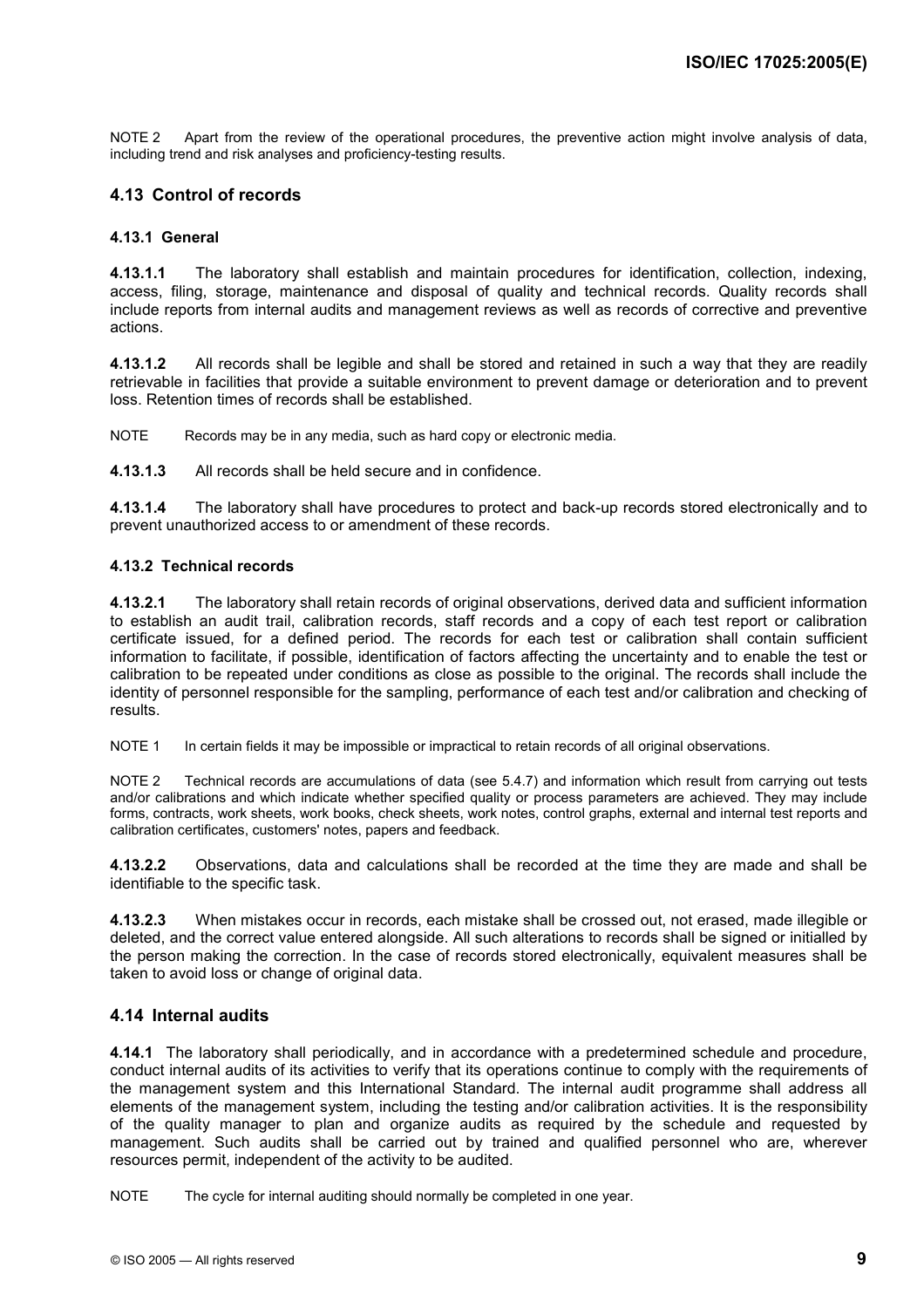**4.14.2** When audit findings cast doubt on the effectiveness of the operations or on the correctness or validity of the laboratory's test or calibration results, the laboratory shall take timely corrective action, and shall notify customers in writing if investigations show that the laboratory results may have been affected.

**4.14.3** The area of activity audited, the audit findings and corrective actions that arise from them shall be recorded.

**4.14.4** Follow-up audit activities shall verify and record the implementation and effectiveness of the corrective action taken.

# **4.15 Management reviews**

**4.15.1** In accordance with a predetermined schedule and procedure, the laboratory's top management shall periodically conduct a review of the laboratory's management system and testing and/or calibration activities to ensure their continuing suitability and effectiveness, and to introduce necessary changes or improvements. The review shall take account of:

- the suitability of policies and procedures;
- reports from managerial and supervisory personnel;
- the outcome of recent internal audits;
- corrective and preventive actions;
- assessments by external bodies;
- the results of interlaboratory comparisons or proficiency tests;
- changes in the volume and type of the work;
- customer feedback;
- complaints;
- recommendations for improvement;
- other relevant factors, such as quality control activities, resources and staff training.

NOTE 1 A typical period for conducting a management review is once every 12 months.

NOTE 2 Results should feed into the laboratory planning system and should include the goals, objectives and action plans for the coming year.

NOTE 3 A management review includes consideration of related subjects at regular management meetings.

**4.15.2** Findings from management reviews and the actions that arise from them shall be recorded. The management shall ensure that those actions are carried out within an appropriate and agreed timescale.

# **5 Technical requirements**

# **5.1 General**

**5.1.1** Many factors determine the correctness and reliability of the tests and/or calibrations performed by a laboratory. These factors include contributions from:

human factors (5.2);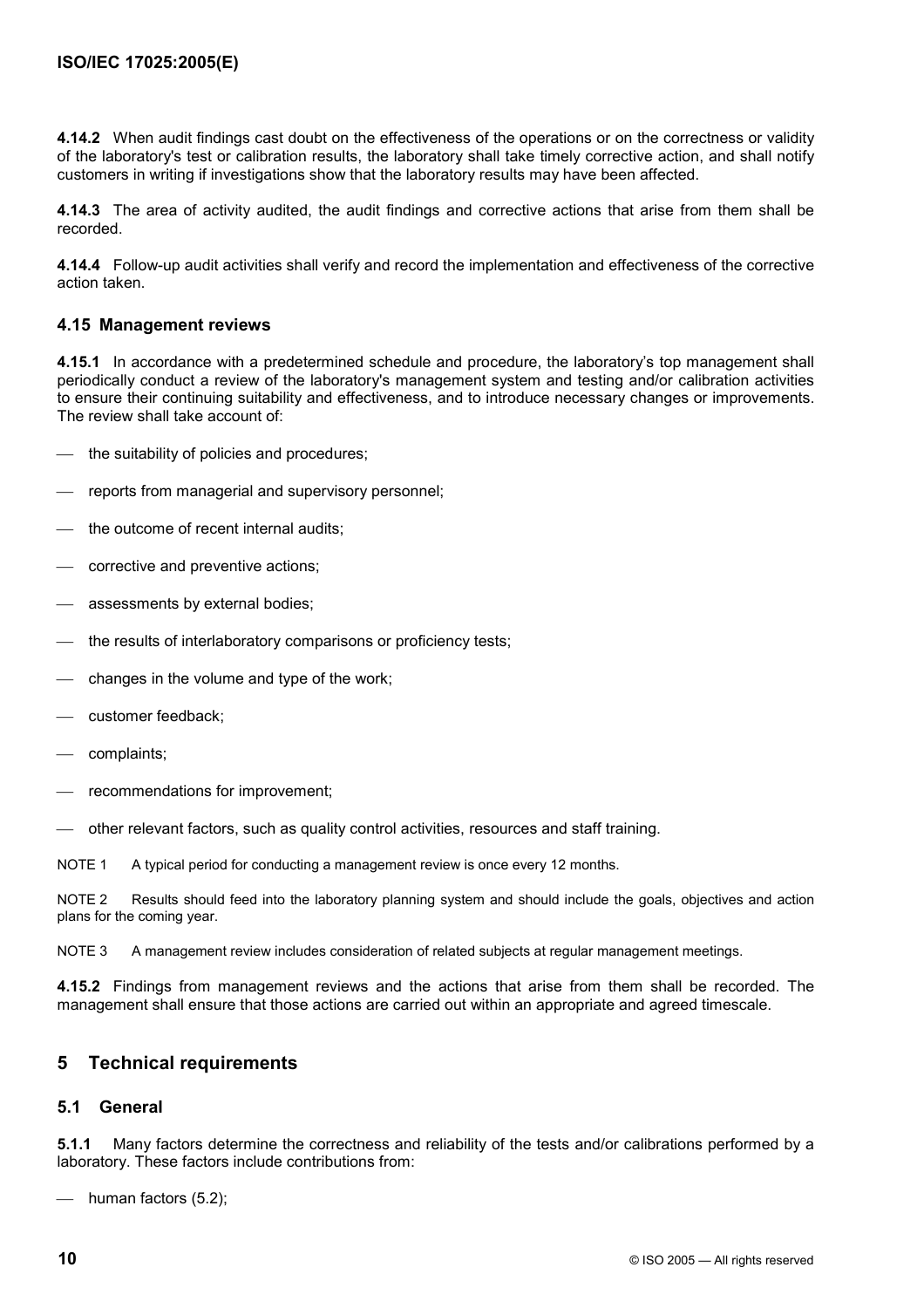- accommodation and environmental conditions (5.3);
- $-$  test and calibration methods and method validation (5.4);
- $-$  equipment  $(5.5)$ ;
- measurement traceability (5.6);
- sampling (5.7);
- $\mu$  the handling of test and calibration items (5.8).

**5.1.2** The extent to which the factors contribute to the total uncertainty of measurement differs considerably between (types of) tests and between (types of) calibrations. The laboratory shall take account of these factors in developing test and calibration methods and procedures, in the training and qualification of personnel, and in the selection and calibration of the equipment it uses.

# **5.2 Personnel**

**5.2.1** The laboratory management shall ensure the competence of all who operate specific equipment, perform tests and/or calibrations, evaluate results, and sign test reports and calibration certificates. When using staff who are undergoing training, appropriate supervision shall be provided. Personnel performing specific tasks shall be qualified on the basis of appropriate education, training, experience and/or demonstrated skills, as required.

NOTE 1 In some technical areas (e.g. non-destructive testing) it may be required that the personnel performing certain tasks hold personnel certification. The laboratory is responsible for fulfilling specified personnel certification requirements. The requirements for personnel certification might be regulatory, included in the standards for the specific technical field, or required by the customer.

NOTE 2 The personnel responsible for the opinions and interpretation included in test reports should, in addition to the appropriate qualifications, training, experience and satisfactory knowledge of the testing carried out, also have:

- relevant knowledge of the technology used for the manufacturing of the items, materials, products, etc. tested, or the way they are used or intended to be used, and of the defects or degradations which may occur during or in service;
- knowledge of the general requirements expressed in the legislation and standards; and
- an understanding of the significance of deviations found with regard to the normal use of the items, materials, products, etc. concerned.

**5.2.2** The management of the laboratory shall formulate the goals with respect to the education, training and skills of the laboratory personnel. The laboratory shall have a policy and procedures for identifying training needs and providing training of personnel. The training programme shall be relevant to the present and anticipated tasks of the laboratory. The effectiveness of the training actions taken shall be evaluated.

**5.2.3** The laboratory shall use personnel who are employed by, or under contract to, the laboratory. Where contracted and additional technical and key support personnel are used, the laboratory shall ensure that such personnel are supervised and competent and that they work in accordance with the laboratory's management system.

**5.2.4** The laboratory shall maintain current job descriptions for managerial, technical and key support personnel involved in tests and/or calibrations.

NOTE Job descriptions can be defined in many ways. As a minimum, the following should be defined:

 $-$  the responsibilities with respect to performing tests and/or calibrations;

- the responsibilities with respect to the planning of tests and/or calibrations and evaluation of results;
- the responsibilities for reporting opinions and interpretations;
- the responsibilities with respect to method modification and development and validation of new methods;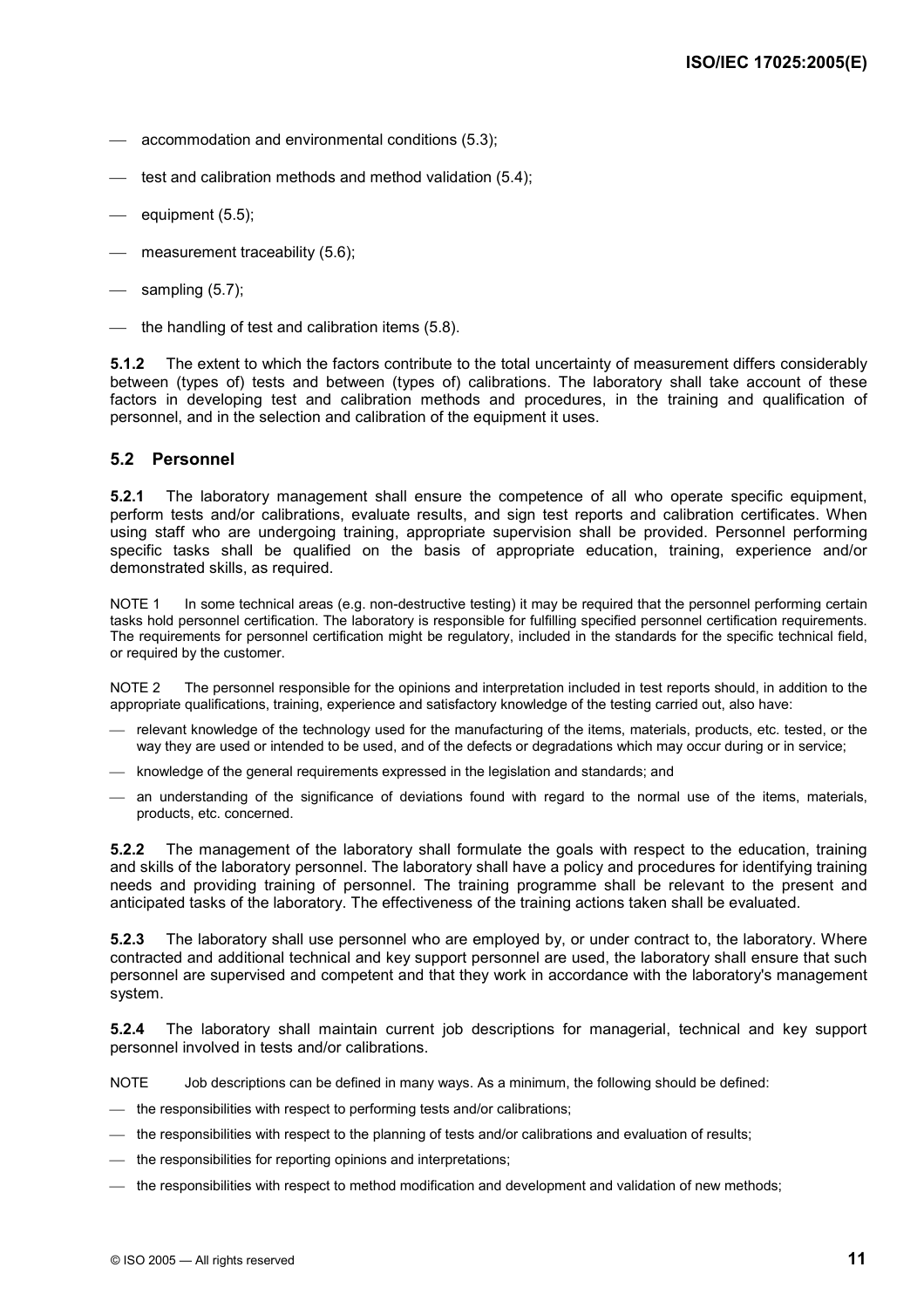- expertise and experience required;
- qualifications and training programmes;
- managerial duties.

**5.2.5** The management shall authorize specific personnel to perform particular types of sampling, test and/or calibration, to issue test reports and calibration certificates, to give opinions and interpretations and to operate particular types of equipment. The laboratory shall maintain records of the relevant authorization(s), competence, educational and professional qualifications, training, skills and experience of all technical personnel, including contracted personnel. This information shall be readily available and shall include the date on which authorization and/or competence is confirmed.

# **5.3 Accommodation and environmental conditions**

**5.3.1** Laboratory facilities for testing and/or calibration, including but not limited to energy sources, lighting and environmental conditions, shall be such as to facilitate correct performance of the tests and/or calibrations.

The laboratory shall ensure that the environmental conditions do not invalidate the results or adversely affect the required quality of any measurement. Particular care shall be taken when sampling and tests and/or calibrations are undertaken at sites other than a permanent laboratory facility. The technical requirements for accommodation and environmental conditions that can affect the results of tests and calibrations shall be documented.

**5.3.2** The laboratory shall monitor, control and record environmental conditions as required by the relevant specifications, methods and procedures or where they influence the quality of the results. Due attention shall be paid, for example, to biological sterility, dust, electromagnetic disturbances, radiation, humidity, electrical supply, temperature, and sound and vibration levels, as appropriate to the technical activities concerned. Tests and calibrations shall be stopped when the environmental conditions jeopardize the results of the tests and/or calibrations.

**5.3.3** There shall be effective separation between neighbouring areas in which there are incompatible activities. Measures shall be taken to prevent cross-contamination.

**5.3.4** Access to and use of areas affecting the quality of the tests and/or calibrations shall be controlled. The laboratory shall determine the extent of control based on its particular circumstances.

**5.3.5** Measures shall be taken to ensure good housekeeping in the laboratory. Special procedures shall be prepared where necessary.

# **5.4 Test and calibration methods and method validation**

#### **5.4.1 General**

The laboratory shall use appropriate methods and procedures for all tests and/or calibrations within its scope. These include sampling, handling, transport, storage and preparation of items to be tested and/or calibrated, and, where appropriate, an estimation of the measurement uncertainty as well as statistical techniques for analysis of test and/or calibration data.

The laboratory shall have instructions on the use and operation of all relevant equipment, and on the handling and preparation of items for testing and/or calibration, or both, where the absence of such instructions could jeopardize the results of tests and/or calibrations. All instructions, standards, manuals and reference data relevant to the work of the laboratory shall be kept up to date and shall be made readily available to personnel (see 4.3). Deviation from test and calibration methods shall occur only if the deviation has been documented, technically justified, authorized, and accepted by the customer.

NOTE International, regional or national standards or other recognized specifications that contain sufficient and concise information on how to perform the tests and/or calibrations do not need to be supplemented or rewritten as internal procedures if these standards are written in a way that they can be used as published by the operating staff in a laboratory. It may be necessary to provide additional documentation for optional steps in the method or additional details.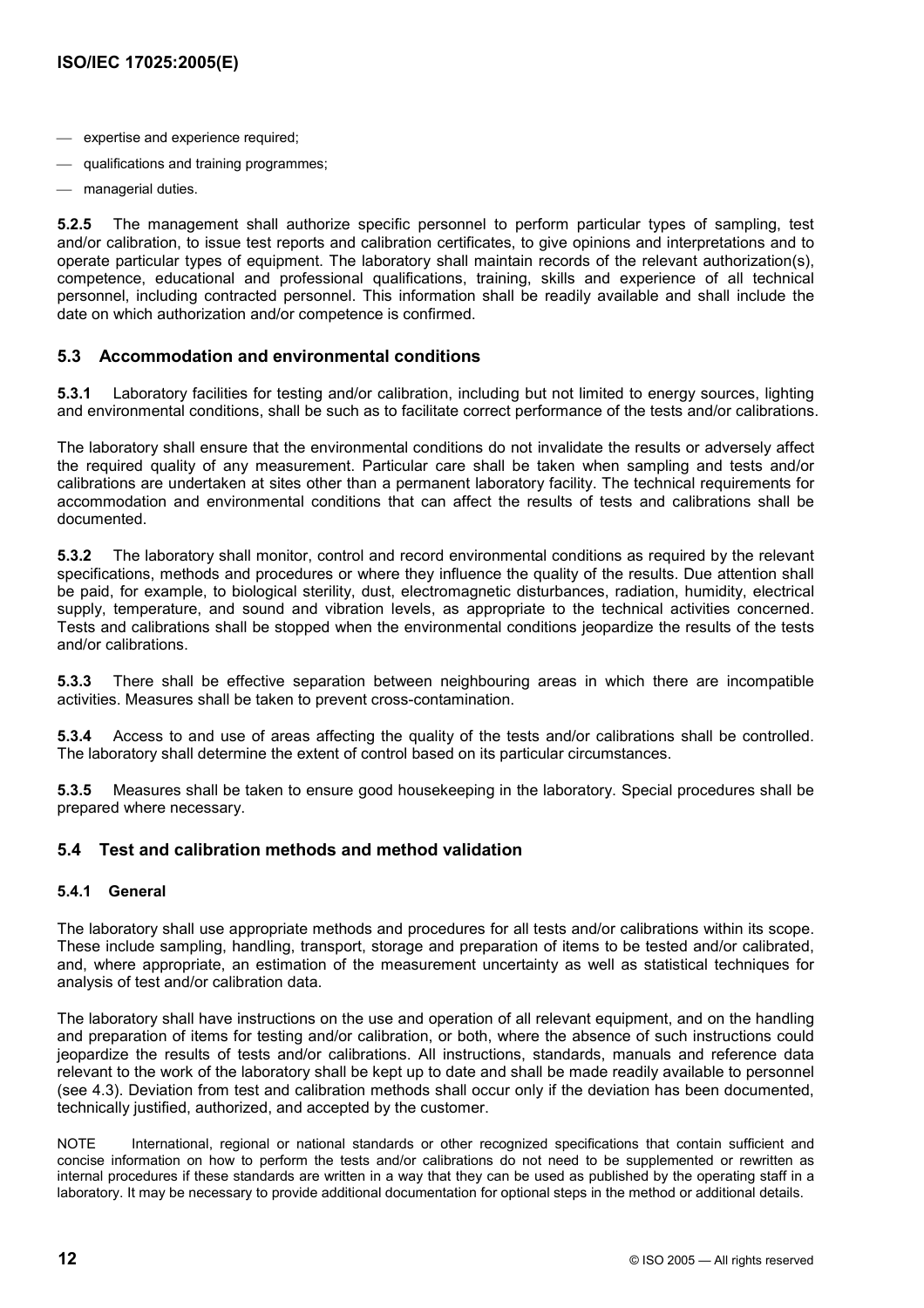#### **5.4.2 Selection of methods**

The laboratory shall use test and/or calibration methods, including methods for sampling, which meet the needs of the customer and which are appropriate for the tests and/or calibrations it undertakes. Methods published in international, regional or national standards shall preferably be used. The laboratory shall ensure that it uses the latest valid edition of a standard unless it is not appropriate or possible to do so. When necessary, the standard shall be supplemented with additional details to ensure consistent application.

When the customer does not specify the method to be used, the laboratory shall select appropriate methods that have been published either in international, regional or national standards, or by reputable technical organizations, or in relevant scientific texts or journals, or as specified by the manufacturer of the equipment. Laboratory-developed methods or methods adopted by the laboratory may also be used if they are appropriate for the intended use and if they are validated. The customer shall be informed as to the method chosen. The laboratory shall confirm that it can properly operate standard methods before introducing the tests or calibrations. If the standard method changes, the confirmation shall be repeated.

The laboratory shall inform the customer when the method proposed by the customer is considered to be inappropriate or out of date.

#### **5.4.3 Laboratory-developed methods**

The introduction of test and calibration methods developed by the laboratory for its own use shall be a planned activity and shall be assigned to qualified personnel equipped with adequate resources.

Plans shall be updated as development proceeds and effective communication amongst all personnel involved shall be ensured.

#### **5.4.4 Non-standard methods**

When it is necessary to use methods not covered by standard methods, these shall be subject to agreement with the customer and shall include a clear specification of the customer's requirements and the purpose of the test and/or calibration. The method developed shall have been validated appropriately before use.

NOTE For new test and/or calibration methods, procedures should be developed prior to the tests and/or calibrations being performed and should contain at least the following information:

- a) appropriate identification;
- b) scope;
- c) description of the type of item to be tested or calibrated;
- d) parameters or quantities and ranges to be determined;
- e) apparatus and equipment, including technical performance requirements;
- f) reference standards and reference materials required;
- g) environmental conditions required and any stabilization period needed;
- h) description of the procedure, including
	- affixing of identification marks, handling, transporting, storing and preparation of items,
	- checks to be made before the work is started,
	- checks that the equipment is working properly and, where required, calibration and adjustment of the equipment before each use,
	- $\frac{1}{1}$  the method of recording the observations and results,
	- any safety measures to be observed;
- i) criteria and/or requirements for approval/rejection;
- j) data to be recorded and method of analysis and presentation;
- k) the uncertainty or the procedure for estimating uncertainty.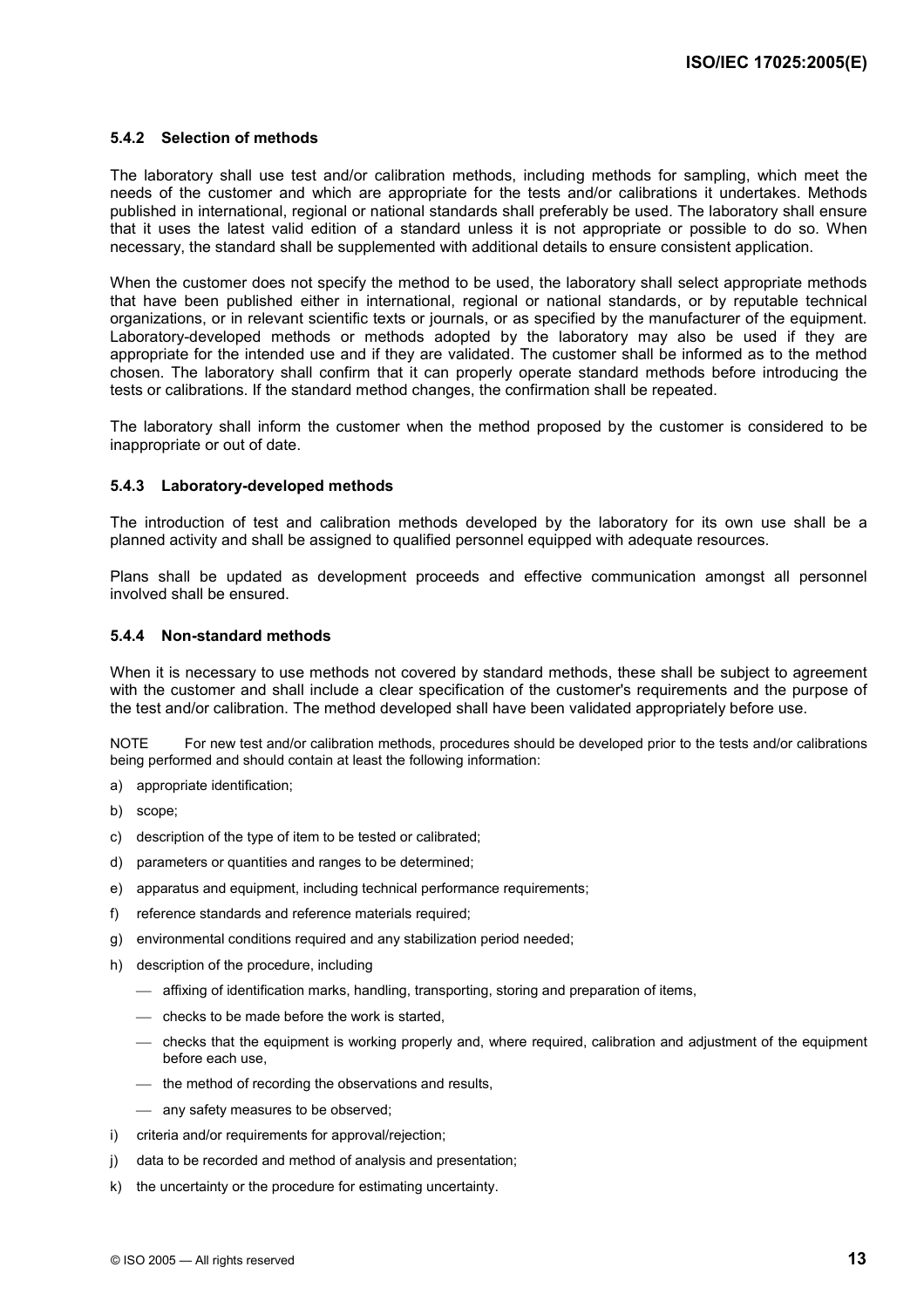# **5.4.5 Validation of methods**

**5.4.5.1** Validation is the confirmation by examination and the provision of objective evidence that the particular requirements for a specific intended use are fulfilled.

**5.4.5.2** The laboratory shall validate non-standard methods, laboratory-designed/developed methods, standard methods used outside their intended scope, and amplifications and modifications of standard methods to confirm that the methods are fit for the intended use. The validation shall be as extensive as is necessary to meet the needs of the given application or field of application. The laboratory shall record the results obtained, the procedure used for the validation, and a statement as to whether the method is fit for the intended use.

NOTE 1 Validation may include procedures for sampling, handling and transportation.

NOTE 2 The techniques used for the determination of the performance of a method should be one of, or a combination of, the following:

- calibration using reference standards or reference materials;
- comparison of results achieved with other methods;
- interlaboratory comparisons;
- systematic assessment of the factors influencing the result;
- assessment of the uncertainty of the results based on scientific understanding of the theoretical principles of the method and practical experience.

NOTE 3 When some changes are made in the validated non-standard methods, the influence of such changes should be documented and, if appropriate, a new validation should be carried out.

**5.4.5.3** The range and accuracy of the values obtainable from validated methods (e.g. the uncertainty of the results, detection limit, selectivity of the method, linearity, limit of repeatability and/or reproducibility, robustness against external influences and/or cross-sensitivity against interference from the matrix of the sample/test object), as assessed for the intended use, shall be relevant to the customers' needs.

NOTE 1 Validation includes specification of the requirements, determination of the characteristics of the methods, a check that the requirements can be fulfilled by using the method, and a statement on the validity.

NOTE 2 As method-development proceeds, regular review should be carried out to verify that the needs of the customer are still being fulfilled. Any change in requirements requiring modifications to the development plan should be approved and authorized.

NOTE 3 Validation is always a balance between costs, risks and technical possibilities. There are many cases in which the range and uncertainty of the values (e.g. accuracy, detection limit, selectivity, linearity, repeatability, reproducibility, robustness and cross-sensitivity) can only be given in a simplified way due to lack of information.

#### **5.4.6 Estimation of uncertainty of measurement**

**5.4.6.1** A calibration laboratory, or a testing laboratory performing its own calibrations, shall have and shall apply a procedure to estimate the uncertainty of measurement for all calibrations and types of calibrations.

**5.4.6.2** Testing laboratories shall have and shall apply procedures for estimating uncertainty of measurement. In certain cases the nature of the test method may preclude rigorous, metrologically and statistically valid, calculation of uncertainty of measurement. In these cases the laboratory shall at least attempt to identify all the components of uncertainty and make a reasonable estimation, and shall ensure that the form of reporting of the result does not give a wrong impression of the uncertainty. Reasonable estimation shall be based on knowledge of the performance of the method and on the measurement scope and shall make use of, for example, previous experience and validation data.

NOTE 1 The degree of rigor needed in an estimation of uncertainty of measurement depends on factors such as:

- the requirements of the test method;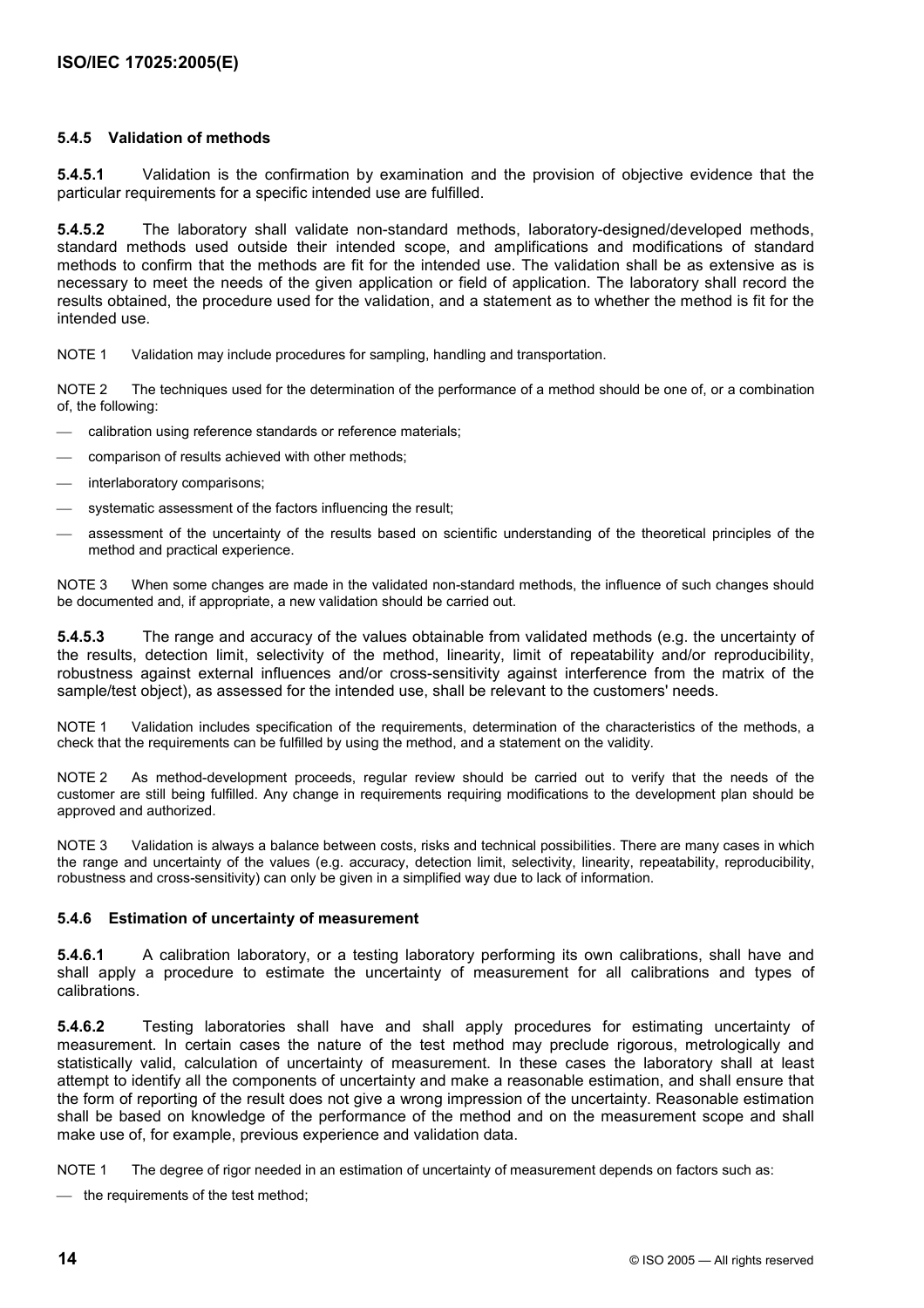- $\frac{1}{1}$  the requirements of the customer:
- the existence of narrow limits on which decisions on conformity to a specification are based.

NOTE 2 In those cases where a well-recognized test method specifies limits to the values of the major sources of uncertainty of measurement and specifies the form of presentation of calculated results, the laboratory is considered to have satisfied this clause by following the test method and reporting instructions (see 5.10).

**5.4.6.3** When estimating the uncertainty of measurement, all uncertainty components which are of importance in the given situation shall be taken into account using appropriate methods of analysis.

NOTE 1 Sources contributing to the uncertainty include, but are not necessarily limited to, the reference standards and reference materials used, methods and equipment used, environmental conditions, properties and condition of the item being tested or calibrated, and the operator.

NOTE 2 The predicted long-term behaviour of the tested and/or calibrated item is not normally taken into account when estimating the measurement uncertainty.

NOTE 3 For further information, see ISO 5725 and the Guide to the Expression of Uncertainty in Measurement (see Bibliography).

#### **5.4.7 Control of data**

**5.4.7.1** Calculations and data transfers shall be subject to appropriate checks in a systematic manner.

**5.4.7.2** When computers or automated equipment are used for the acquisition, processing, recording, reporting, storage or retrieval of test or calibration data, the laboratory shall ensure that:

- a) computer software developed by the user is documented in sufficient detail and is suitably validated as being adequate for use;
- b) procedures are established and implemented for protecting the data; such procedures shall include, but not be limited to, integrity and confidentiality of data entry or collection, data storage, data transmission and data processing;
- c) computers and automated equipment are maintained to ensure proper functioning and are provided with the environmental and operating conditions necessary to maintain the integrity of test and calibration data.

NOTE Commercial off-the-shelf software (e.g. wordprocessing, database and statistical programmes) in general use within their designed application range may be considered to be sufficiently validated. However, laboratory software configuration/modifications should be validated as in 5.4.7.2 a).

# **5.5 Equipment**

**5.5.1** The laboratory shall be furnished with all items of sampling, measurement and test equipment required for the correct performance of the tests and/or calibrations (including sampling, preparation of test and/or calibration items, processing and analysis of test and/or calibration data). In those cases where the laboratory needs to use equipment outside its permanent control, it shall ensure that the requirements of this International Standard are met.

**5.5.2** Equipment and its software used for testing, calibration and sampling shall be capable of achieving the accuracy required and shall comply with specifications relevant to the tests and/or calibrations concerned. Calibration programmes shall be established for key quantities or values of the instruments where these properties have a significant effect on the results. Before being placed into service, equipment (including that used for sampling) shall be calibrated or checked to establish that it meets the laboratory's specification requirements and complies with the relevant standard specifications. It shall be checked and/or calibrated before use (see 5.6).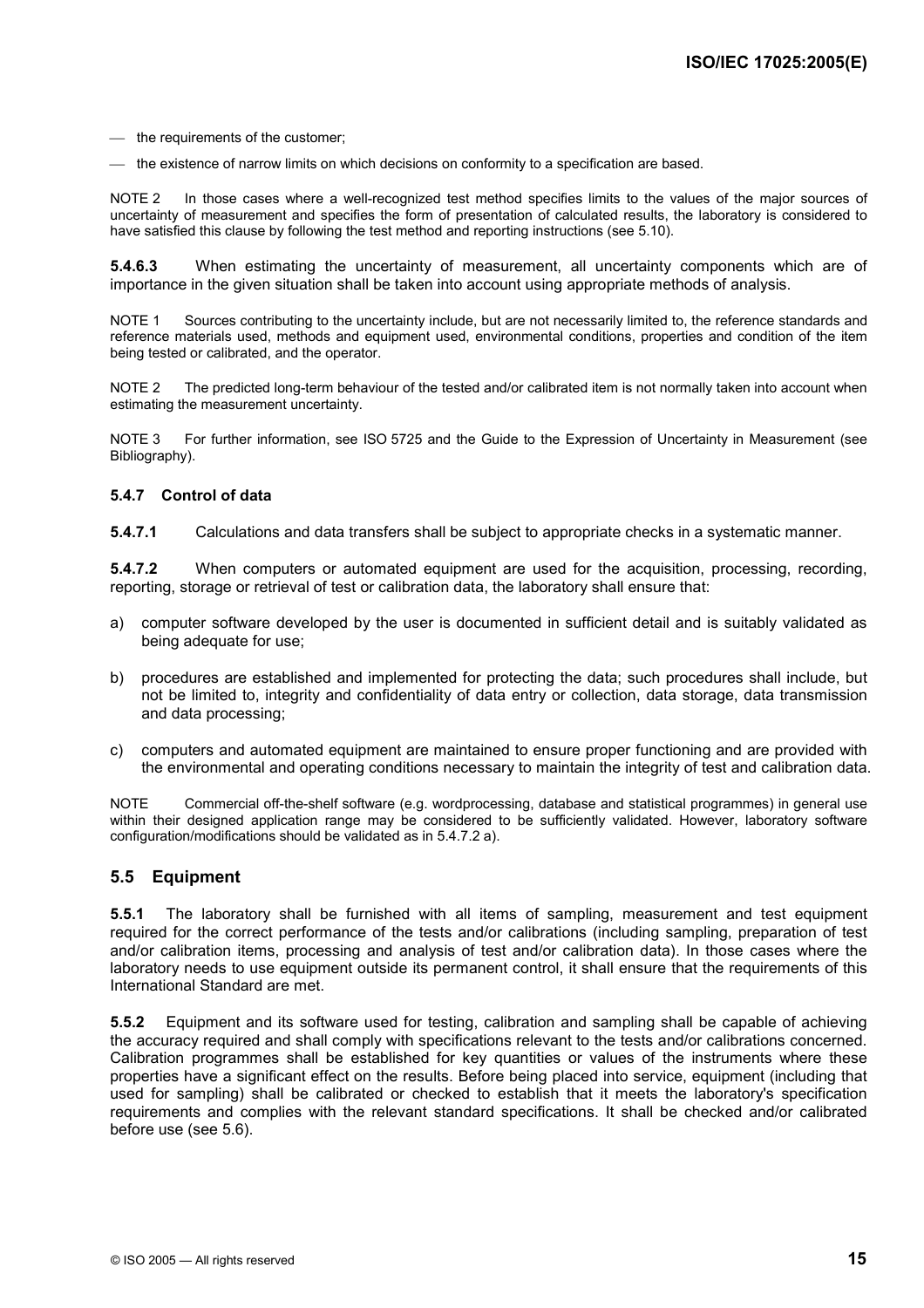**5.5.3** Equipment shall be operated by authorized personnel. Up-to-date instructions on the use and maintenance of equipment (including any relevant manuals provided by the manufacturer of the equipment) shall be readily available for use by the appropriate laboratory personnel.

**5.5.4** Each item of equipment and its software used for testing and calibration and significant to the result shall, when practicable, be uniquely identified.

**5.5.5** Records shall be maintained of each item of equipment and its software significant to the tests and/or calibrations performed. The records shall include at least the following:

a) the identity of the item of equipment and its software;

- b) the manufacturer's name, type identification, and serial number or other unique identification;
- c) checks that equipment complies with the specification (see 5.5.2);
- d) the current location, where appropriate;
- e) the manufacturer's instructions, if available, or reference to their location;
- f) dates, results and copies of reports and certificates of all calibrations, adjustments, acceptance criteria, and the due date of next calibration;
- g) the maintenance plan, where appropriate, and maintenance carried out to date;
- h) any damage, malfunction, modification or repair to the equipment.

**5.5.6** The laboratory shall have procedures for safe handling, transport, storage, use and planned maintenance of measuring equipment to ensure proper functioning and in order to prevent contamination or deterioration.

NOTE Additional procedures may be necessary when measuring equipment is used outside the permanent laboratory for tests, calibrations or sampling.

**5.5.7** Equipment that has been subjected to overloading or mishandling, gives suspect results, or has been shown to be defective or outside specified limits, shall be taken out of service. It shall be isolated to prevent its use or clearly labelled or marked as being out of service until it has been repaired and shown by calibration or test to perform correctly. The laboratory shall examine the effect of the defect or departure from specified limits on previous tests and/or calibrations and shall institute the "Control of nonconforming work" procedure (see 4.9).

**5.5.8** Whenever practicable, all equipment under the control of the laboratory and requiring calibration shall be labelled, coded or otherwise identified to indicate the status of calibration, including the date when last calibrated and the date or expiration criteria when recalibration is due.

**5.5.9** When, for whatever reason, equipment goes outside the direct control of the laboratory, the laboratory shall ensure that the function and calibration status of the equipment are checked and shown to be satisfactory before the equipment is returned to service.

**5.5.10** When intermediate checks are needed to maintain confidence in the calibration status of the equipment, these checks shall be carried out according to a defined procedure.

**5.5.11** Where calibrations give rise to a set of correction factors, the laboratory shall have procedures to ensure that copies (e.g. in computer software) are correctly updated.

**5.5.12** Test and calibration equipment, including both hardware and software, shall be safeguarded from adjustments which would invalidate the test and/or calibration results.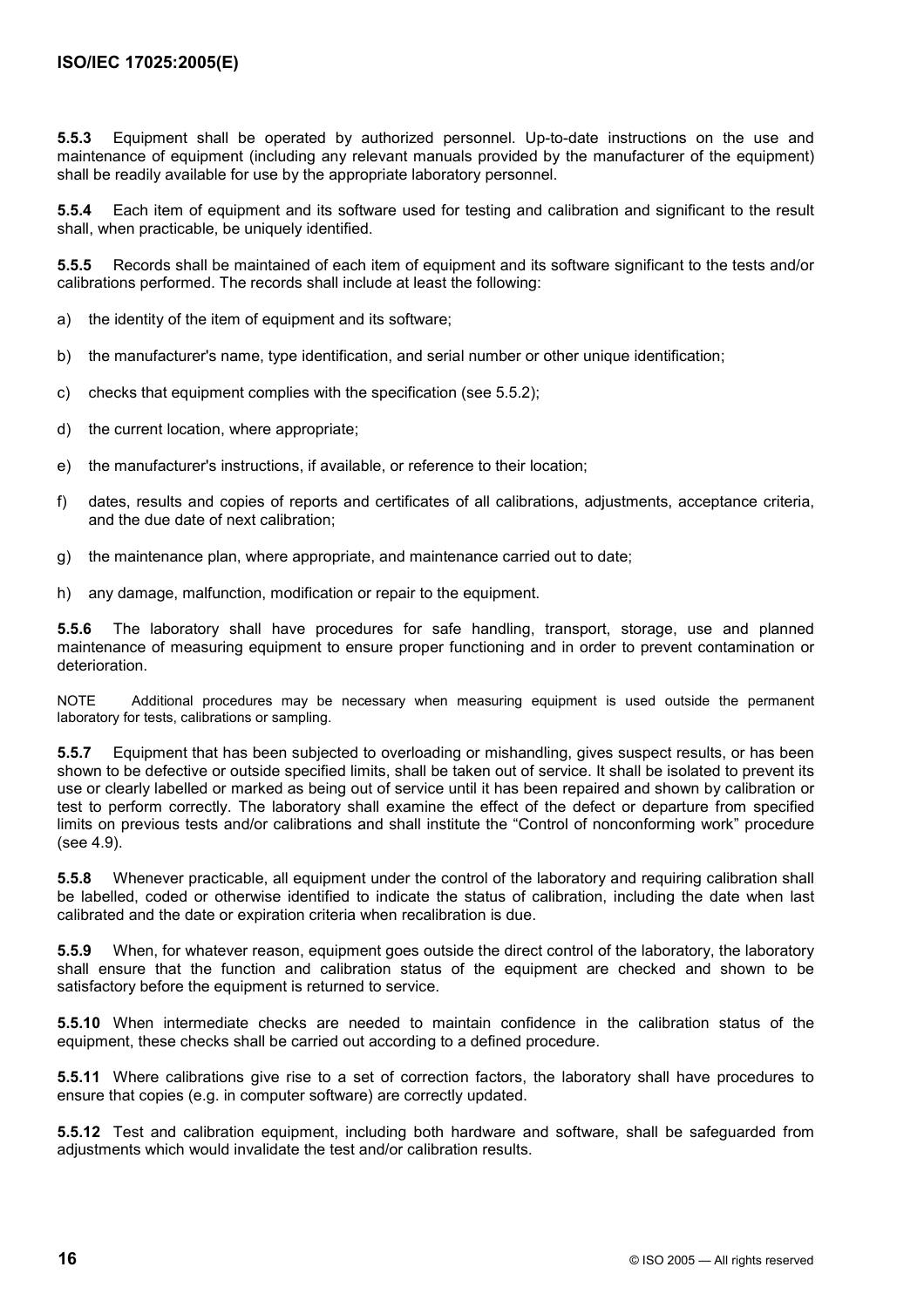# **5.6 Measurement traceability**

#### **5.6.1 General**

All equipment used for tests and/or calibrations, including equipment for subsidiary measurements (e.g. for environmental conditions) having a significant effect on the accuracy or validity of the result of the test, calibration or sampling shall be calibrated before being put into service. The laboratory shall have an established programme and procedure for the calibration of its equipment.

NOTE Such a programme should include a system for selecting, using, calibrating, checking, controlling and maintaining measurement standards, reference materials used as measurement standards, and measuring and test equipment used to perform tests and calibrations.

#### **5.6.2 Specific requirements**

#### **5.6.2.1 Calibration**

**5.6.2.1.1** For calibration laboratories, the programme for calibration of equipment shall be designed and operated so as to ensure that calibrations and measurements made by the laboratory are traceable to the International System of Units (SI) (*Système international d'unités*).

A calibration laboratory establishes traceability of its own measurement standards and measuring instruments to the SI by means of an unbroken chain of calibrations or comparisons linking them to relevant primary standards of the SI units of measurement. The link to SI units may be achieved by reference to national measurement standards. National measurement standards may be primary standards, which are primary realizations of the SI units or agreed representations of SI units based on fundamental physical constants, or they may be secondary standards which are standards calibrated by another national metrology institute. When using external calibration services, traceability of measurement shall be assured by the use of calibration services from laboratories that can demonstrate competence, measurement capability and traceability. The calibration certificates issued by these laboratories shall contain the measurement results, including the measurement uncertainty and/or a statement of compliance with an identified metrological specification (see also 5.10.4.2).

NOTE 1 Calibration laboratories fulfilling the requirements of this International Standard are considered to be competent. A calibration certificate bearing an accreditation body logo from a calibration laboratory accredited to this International Standard, for the calibration concerned, is sufficient evidence of traceability of the calibration data reported.

NOTE 2 Traceability to SI units of measurement may be achieved by reference to an appropriate primary standard (see VIM:1993, 6.4) or by reference to a natural constant, the value of which in terms of the relevant SI unit is known and recommended by the General Conference of Weights and Measures (CGPM) and the International Committee for Weights and Measures (CIPM).

NOTE 3 Calibration laboratories that maintain their own primary standard or representation of SI units based on fundamental physical constants can claim traceability to the SI system only after these standards have been compared, directly or indirectly, with other similar standards of a national metrology institute.

NOTE 4 The term "identified metrological specification" means that it must be clear from the calibration certificate which specification the measurements have been compared with, by including the specification or by giving an unambiguous reference to the specification.

NOTE 5 When the terms "international standard" or "national standard" are used in connection with traceability, it is assumed that these standards fulfil the properties of primary standards for the realization of SI units.

NOTE 6 Traceability to national measurement standards does not necessarily require the use of the national metrology institute of the country in which the laboratory is located.

NOTE 7 If a calibration laboratory wishes or needs to obtain traceability from a national metrology institute other than in its own country, this laboratory should select a national metrology institute that actively participates in the activities of BIPM either directly or through regional groups.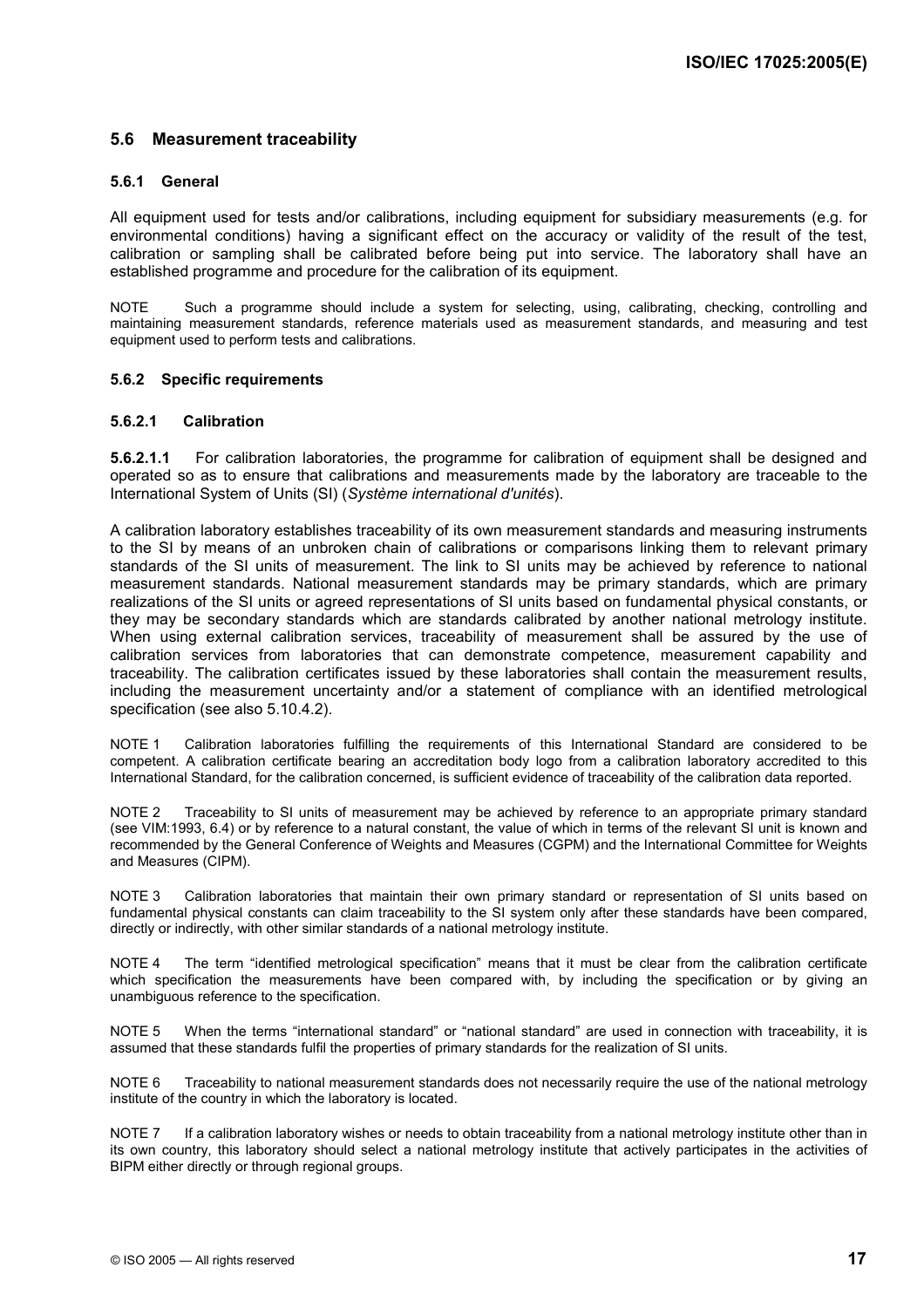NOTE 8 The unbroken chain of calibrations or comparisons may be achieved in several steps carried out by different laboratories that can demonstrate traceability.

**5.6.2.1.2** There are certain calibrations that currently cannot be strictly made in SI units. In these cases calibration shall provide confidence in measurements by establishing traceability to appropriate measurement standards such as:

- the use of certified reference materials provided by a competent supplier to give a reliable physical or chemical characterization of a material;
- the use of specified methods and/or consensus standards that are clearly described and agreed by all parties concerned.

Participation in a suitable programme of interlaboratory comparisons is required where possible.

# **5.6.2.2 Testing**

**5.6.2.2.1** For testing laboratories, the requirements given in 5.6.2.1 apply for measuring and test equipment with measuring functions used, unless it has been established that the associated contribution from the calibration contributes little to the total uncertainty of the test result. When this situation arises, the laboratory shall ensure that the equipment used can provide the uncertainty of measurement needed.

NOTE The extent to which the requirements in 5.6.2.1 should be followed depends on the relative contribution of the calibration uncertainty to the total uncertainty. If calibration is the dominant factor, the requirements should be strictly followed.

**5.6.2.2.2** Where traceability of measurements to SI units is not possible and/or not relevant, the same requirements for traceability to, for example, certified reference materials, agreed methods and/or consensus standards, are required as for calibration laboratories (see 5.6.2.1.2).

#### **5.6.3 Reference standards and reference materials**

#### **5.6.3.1 Reference standards**

The laboratory shall have a programme and procedure for the calibration of its reference standards. Reference standards shall be calibrated by a body that can provide traceability as described in 5.6.2.1. Such reference standards of measurement held by the laboratory shall be used for calibration only and for no other purpose, unless it can be shown that their performance as reference standards would not be invalidated. Reference standards shall be calibrated before and after any adjustment.

# **5.6.3.2 Reference materials**

Reference materials shall, where possible, be traceable to SI units of measurement, or to certified reference materials. Internal reference materials shall be checked as far as is technically and economically practicable.

#### **5.6.3.3 Intermediate checks**

Checks needed to maintain confidence in the calibration status of reference, primary, transfer or working standards and reference materials shall be carried out according to defined procedures and schedules.

# **5.6.3.4 Transport and storage**

The laboratory shall have procedures for safe handling, transport, storage and use of reference standards and reference materials in order to prevent contamination or deterioration and in order to protect their integrity.

NOTE Additional procedures may be necessary when reference standards and reference materials are used outside the permanent laboratory for tests, calibrations or sampling.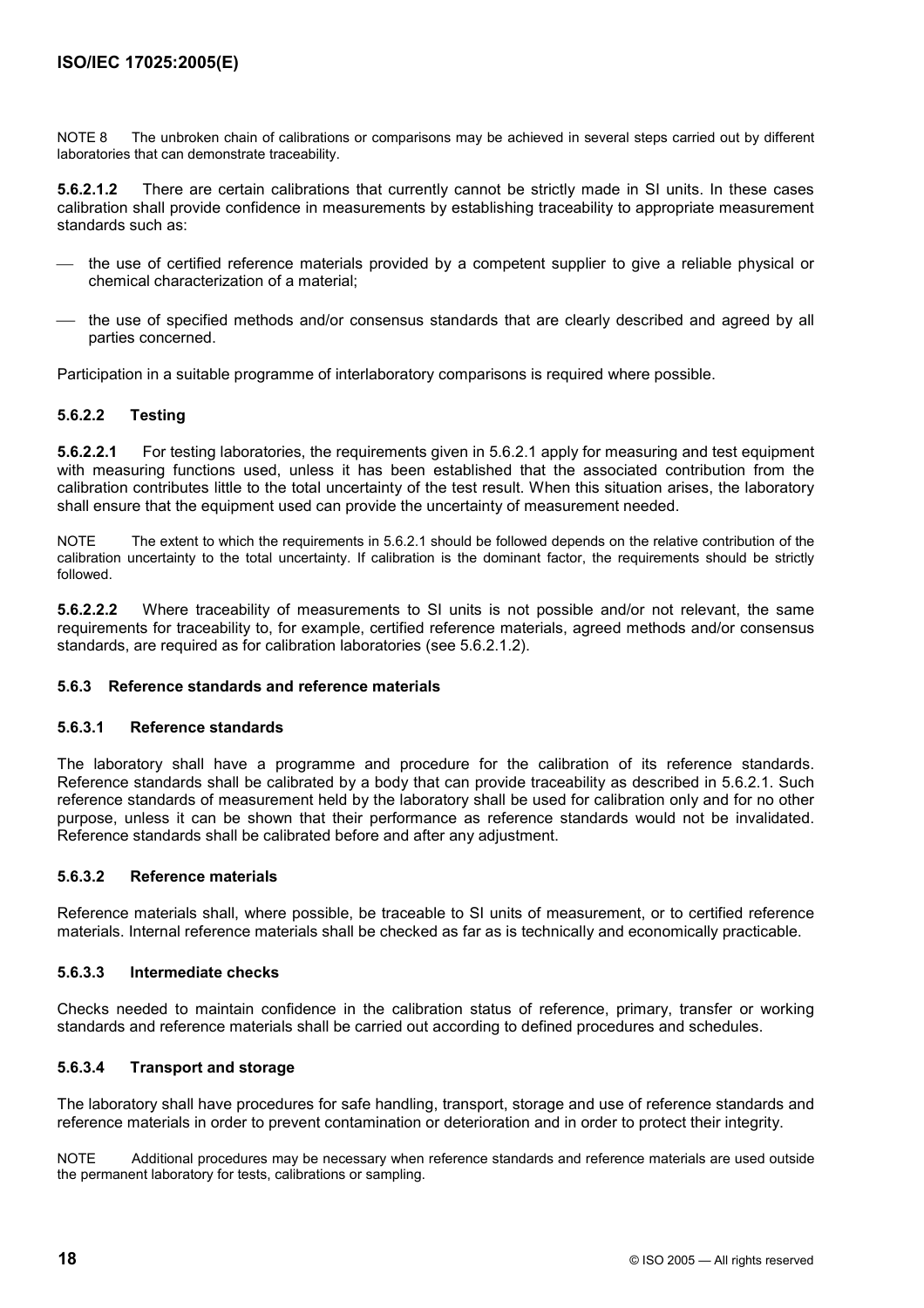# **5.7 Sampling**

**5.7.1** The laboratory shall have a sampling plan and procedures for sampling when it carries out sampling of substances, materials or products for subsequent testing or calibration. The sampling plan as well as the sampling procedure shall be available at the location where sampling is undertaken. Sampling plans shall, whenever reasonable, be based on appropriate statistical methods. The sampling process shall address the factors to be controlled to ensure the validity of the test and calibration results.

NOTE 1 Sampling is a defined procedure whereby a part of a substance, material or product is taken to provide for testing or calibration of a representative sample of the whole. Sampling may also be required by the appropriate specification for which the substance, material or product is to be tested or calibrated. In certain cases (e.g. forensic analysis), the sample may not be representative but is determined by availability.

NOTE 2 Sampling procedures should describe the selection, sampling plan, withdrawal and preparation of a sample or samples from a substance, material or product to yield the required information.

**5.7.2** Where the customer requires deviations, additions or exclusions from the documented sampling procedure, these shall be recorded in detail with the appropriate sampling data and shall be included in all documents containing test and/or calibration results, and shall be communicated to the appropriate personnel.

**5.7.3** The laboratory shall have procedures for recording relevant data and operations relating to sampling that forms part of the testing or calibration that is undertaken. These records shall include the sampling procedure used, the identification of the sampler, environmental conditions (if relevant) and diagrams or other equivalent means to identify the sampling location as necessary and, if appropriate, the statistics the sampling procedures are based upon.

# **5.8 Handling of test and calibration items**

**5.8.1** The laboratory shall have procedures for the transportation, receipt, handling, protection, storage, retention and/or disposal of test and/or calibration items, including all provisions necessary to protect the integrity of the test or calibration item, and to protect the interests of the laboratory and the customer.

**5.8.2** The laboratory shall have a system for identifying test and/or calibration items. The identification shall be retained throughout the life of the item in the laboratory. The system shall be designed and operated so as to ensure that items cannot be confused physically or when referred to in records or other documents. The system shall, if appropriate, accommodate a sub-division of groups of items and the transfer of items within and from the laboratory.

**5.8.3** Upon receipt of the test or calibration item, abnormalities or departures from normal or specified conditions, as described in the test or calibration method, shall be recorded. When there is doubt as to the suitability of an item for test or calibration, or when an item does not conform to the description provided, or the test or calibration required is not specified in sufficient detail, the laboratory shall consult the customer for further instructions before proceeding and shall record the discussion.

**5.8.4** The laboratory shall have procedures and appropriate facilities for avoiding deterioration, loss or damage to the test or calibration item during storage, handling and preparation. Handling instructions provided with the item shall be followed. When items have to be stored or conditioned under specified environmental conditions, these conditions shall be maintained, monitored and recorded. Where a test or calibration item or a portion of an item is to be held secure, the laboratory shall have arrangements for storage and security that protect the condition and integrity of the secured items or portions concerned.

NOTE 1 Where test items are to be returned into service after testing, special care is required to ensure that they are not damaged or injured during the handling, testing or storing/waiting processes.

NOTE 2 A sampling procedure and information on storage and transport of samples, including information on sampling factors influencing the test or calibration result, should be provided to those responsible for taking and transporting the samples.

NOTE 3 Reasons for keeping a test or calibration item secure can be for reasons of record, safety or value, or to enable complementary tests and/or calibrations to be performed later.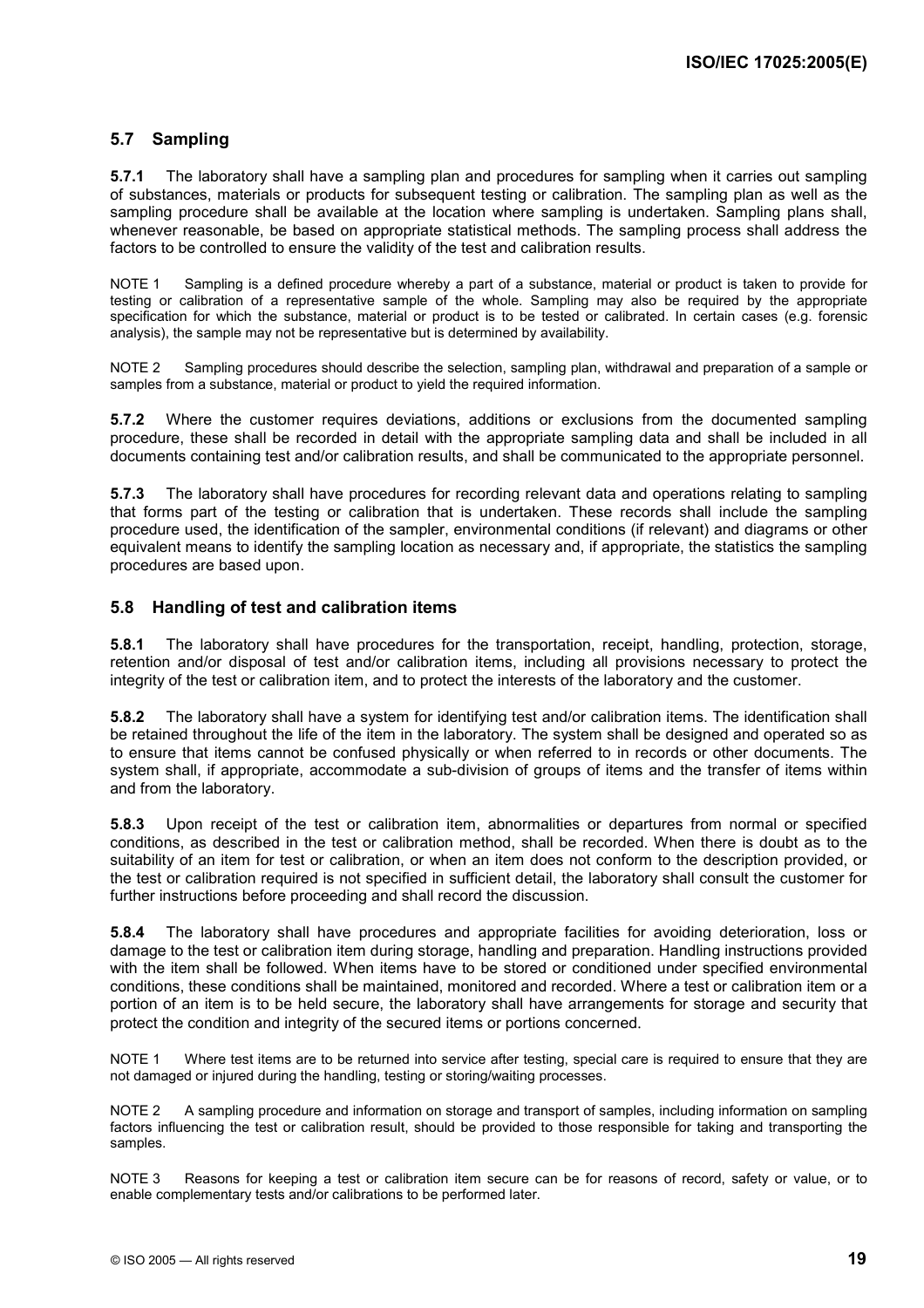# **5.9 Assuring the quality of test and calibration results**

**5.9.1** The laboratory shall have quality control procedures for monitoring the validity of tests and calibrations undertaken. The resulting data shall be recorded in such a way that trends are detectable and, where practicable, statistical techniques shall be applied to the reviewing of the results. This monitoring shall be planned and reviewed and may include, but not be limited to, the following:

- a) regular use of certified reference materials and/or internal quality control using secondary reference materials;
- b) participation in interlaboratory comparison or proficiency-testing programmes;
- c) replicate tests or calibrations using the same or different methods;
- d) retesting or recalibration of retained items;
- e) correlation of results for different characteristics of an item.

NOTE The selected methods should be appropriate for the type and volume of the work undertaken.

**5.9.2** Quality control data shall be analysed and, where they are found to be outside pre-defined criteria, planned action shall be taken to correct the problem and to prevent incorrect results from being reported.

# **5.10 Reporting the results**

# **5.10.1 General**

The results of each test, calibration, or series of tests or calibrations carried out by the laboratory shall be reported accurately, clearly, unambiguously and objectively, and in accordance with any specific instructions in the test or calibration methods.

The results shall be reported, usually in a test report or a calibration certificate (see Note 1), and shall include all the information requested by the customer and necessary for the interpretation of the test or calibration results and all information required by the method used. This information is normally that required by 5.10.2, and 5.10.3 or 5.10.4.

In the case of tests or calibrations performed for internal customers, or in the case of a written agreement with the customer, the results may be reported in a simplified way. Any information listed in 5.10.2 to 5.10.4 which is not reported to the customer shall be readily available in the laboratory which carried out the tests and/or calibrations.

NOTE 1 Test reports and calibration certificates are sometimes called test certificates and calibration reports, respectively.

NOTE 2 The test reports or calibration certificates may be issued as hard copy or by electronic data transfer provided that the requirements of this International Standard are met.

# **5.10.2 Test reports and calibration certificates**

Each test report or calibration certificate shall include at least the following information, unless the laboratory has valid reasons for not doing so:

- a) a title (e.g. "Test Report" or "Calibration Certificate");
- b) the name and address of the laboratory, and the location where the tests and/or calibrations were carried out, if different from the address of the laboratory;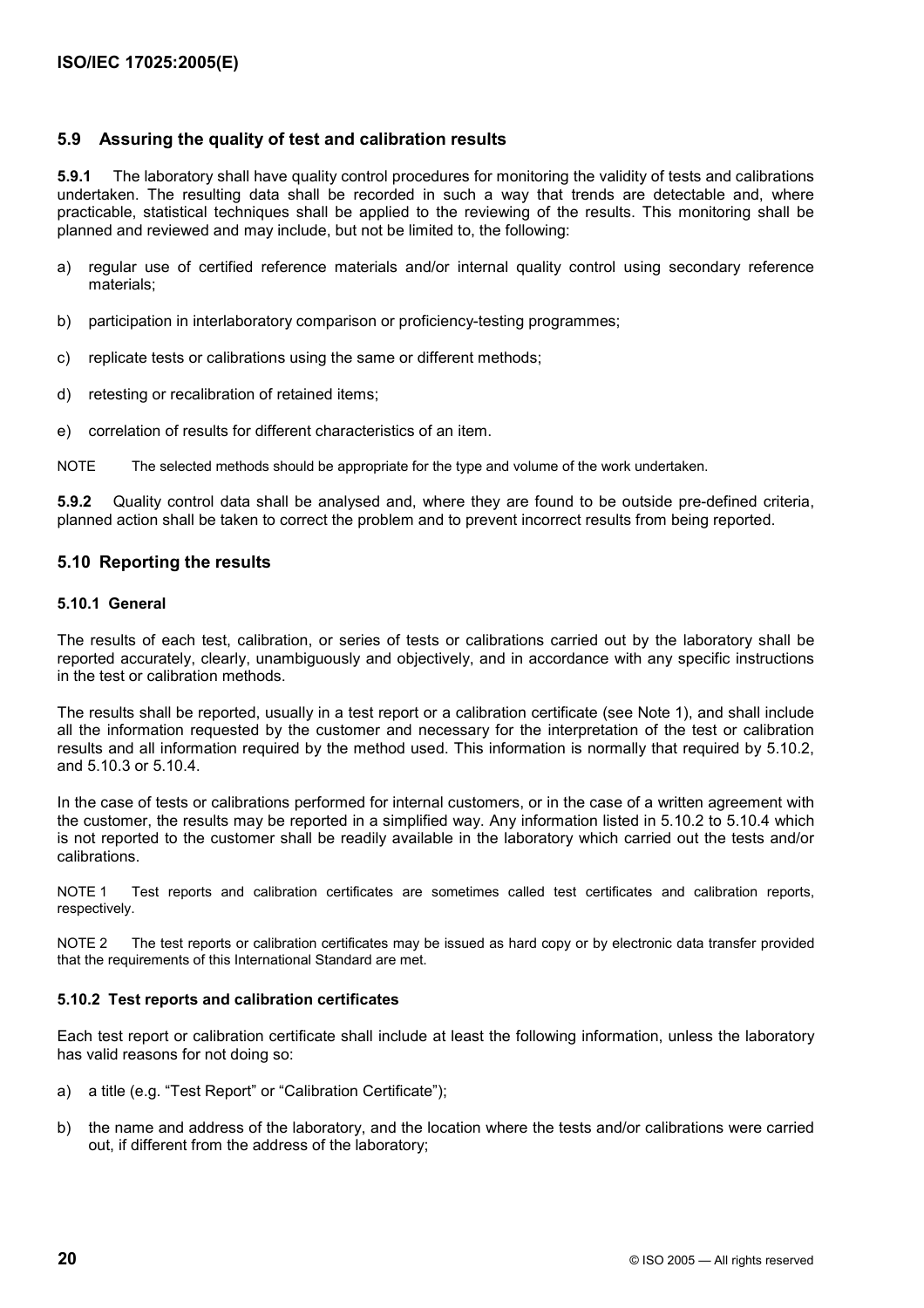- c) unique identification of the test report or calibration certificate (such as the serial number), and on each page an identification in order to ensure that the page is recognized as a part of the test report or calibration certificate, and a clear identification of the end of the test report or calibration certificate;
- d) the name and address of the customer;
- e) identification of the method used;
- f) a description of, the condition of, and unambiguous identification of the item(s) tested or calibrated;
- g) the date of receipt of the test or calibration item(s) where this is critical to the validity and application of the results, and the date(s) of performance of the test or calibration;
- h) reference to the sampling plan and procedures used by the laboratory or other bodies where these are relevant to the validity or application of the results;
- i) the test or calibration results with, where appropriate, the units of measurement;
- j) the name(s), function(s) and signature(s) or equivalent identification of person(s) authorizing the test report or calibration certificate;
- k) where relevant, a statement to the effect that the results relate only to the items tested or calibrated.

NOTE 1 Hard copies of test reports and calibration certificates should also include the page number and total number of pages.

NOTE 2 It is recommended that laboratories include a statement specifying that the test report or calibration certificate shall not be reproduced except in full, without written approval of the laboratory.

#### **5.10.3 Test reports**

**5.10.3.1** In addition to the requirements listed in 5.10.2, test reports shall, where necessary for the interpretation of the test results, include the following:

- a) deviations from, additions to, or exclusions from the test method, and information on specific test conditions, such as environmental conditions;
- b) where relevant, a statement of compliance/non-compliance with requirements and/or specifications;
- c) where applicable, a statement on the estimated uncertainty of measurement; information on uncertainty is needed in test reports when it is relevant to the validity or application of the test results, when a customer's instruction so requires, or when the uncertainty affects compliance to a specification limit;
- d) where appropriate and needed, opinions and interpretations (see 5.10.5);
- e) additional information which may be required by specific methods, customers or groups of customers.

**5.10.3.2** In addition to the requirements listed in 5.10.2 and 5.10.3.1, test reports containing the results of sampling shall include the following, where necessary for the interpretation of test results:

- a) the date of sampling;
- b) unambiguous identification of the substance, material or product sampled (including the name of the manufacturer, the model or type of designation and serial numbers as appropriate);
- c) the location of sampling, including any diagrams, sketches or photographs;
- d) a reference to the sampling plan and procedures used;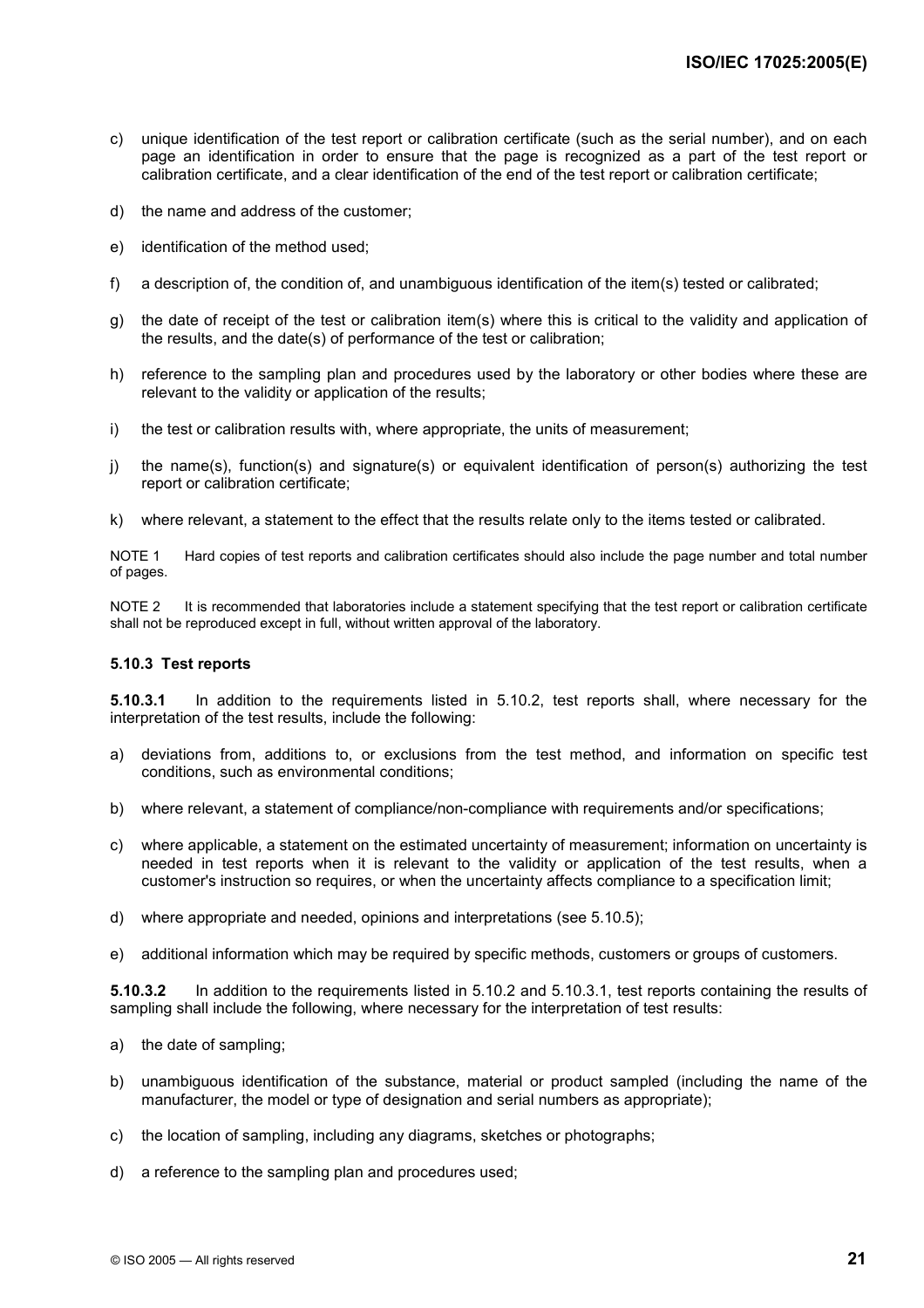- e) details of any environmental conditions during sampling that may affect the interpretation of the test results;
- f) any standard or other specification for the sampling method or procedure, and deviations, additions to or exclusions from the specification concerned.

# **5.10.4 Calibration certificates**

**5.10.4.1** In addition to the requirements listed in 5.10.2, calibration certificates shall include the following, where necessary for the interpretation of calibration results:

- a) the conditions (e.g. environmental) under which the calibrations were made that have an influence on the measurement results;
- b) the uncertainty of measurement and/or a statement of compliance with an identified metrological specification or clauses thereof;
- c) evidence that the measurements are traceable (see Note 2 in 5.6.2.1.1).

**5.10.4.2** The calibration certificate shall relate only to quantities and the results of functional tests. If a statement of compliance with a specification is made, this shall identify which clauses of the specification are met or not met.

When a statement of compliance with a specification is made omitting the measurement results and associated uncertainties, the laboratory shall record those results and maintain them for possible future reference.

When statements of compliance are made, the uncertainty of measurement shall be taken into account.

**5.10.4.3** When an instrument for calibration has been adjusted or repaired, the calibration results before and after adjustment or repair, if available, shall be reported.

**5.10.4.4** A calibration certificate (or calibration label) shall not contain any recommendation on the calibration interval except where this has been agreed with the customer. This requirement may be superseded by legal regulations.

#### **5.10.5 Opinions and interpretations**

When opinions and interpretations are included, the laboratory shall document the basis upon which the opinions and interpretations have been made. Opinions and interpretations shall be clearly marked as such in a test report.

NOTE 1 Opinions and interpretations should not be confused with inspections and product certifications as intended in ISO/IEC 17020 and ISO/IEC Guide 65.

NOTE 2 Opinions and interpretations included in a test report may comprise, but not be limited to, the following:

- an opinion on the statement of compliance/noncompliance of the results with requirements;
- fulfilment of contractual requirements;
- recommendations on how to use the results;
- guidance to be used for improvements.

NOTE 3 In many cases it might be appropriate to communicate the opinions and interpretations by direct dialogue with the customer. Such dialogue should be written down.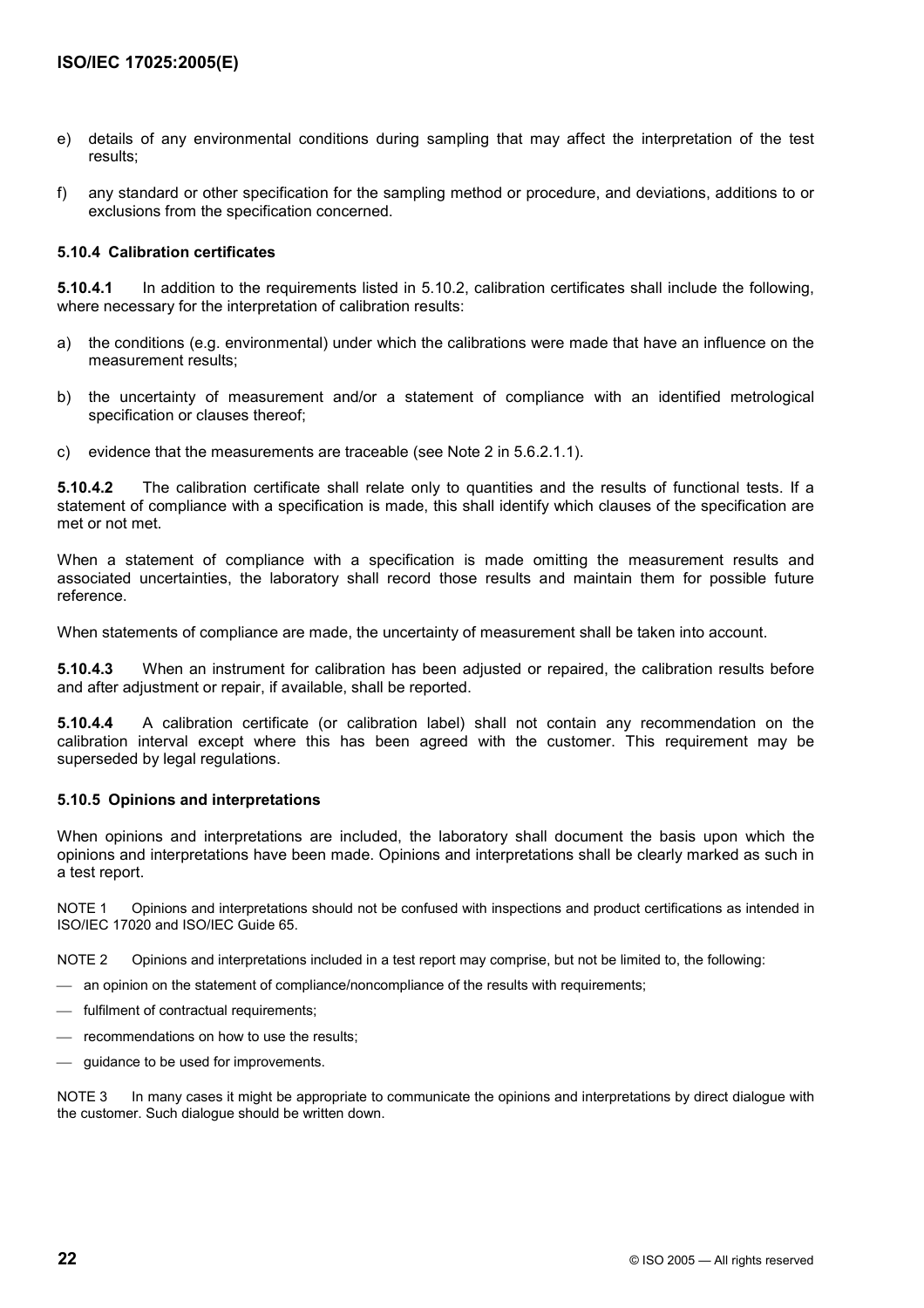#### **5.10.6 Testing and calibration results obtained from subcontractors**

When the test report contains results of tests performed by subcontractors, these results shall be clearly identified. The subcontractor shall report the results in writing or electronically.

When a calibration has been subcontracted, the laboratory performing the work shall issue the calibration certificate to the contracting laboratory.

#### **5.10.7 Electronic transmission of results**

In the case of transmission of test or calibration results by telephone, telex, facsimile or other electronic or electromagnetic means, the requirements of this International Standard shall be met (see also 5.4.7).

#### **5.10.8 Format of reports and certificates**

The format shall be designed to accommodate each type of test or calibration carried out and to minimize the possibility of misunderstanding or misuse.

NOTE 1 Attention should be given to the lay-out of the test report or calibration certificate, especially with regard to the presentation of the test or calibration data and ease of assimilation by the reader.

NOTE 2 The headings should be standardized as far as possible.

#### **5.10.9 Amendments to test reports and calibration certificates**

Material amendments to a test report or calibration certificate after issue shall be made only in the form of a further document, or data transfer, which includes the statement:

"Supplement to Test Report [or Calibration Certificate], serial number... [or as otherwise identified]",

or an equivalent form of wording.

Such amendments shall meet all the requirements of this International Standard.

When it is necessary to issue a complete new test report or calibration certificate, this shall be uniquely identified and shall contain a reference to the original that it replaces.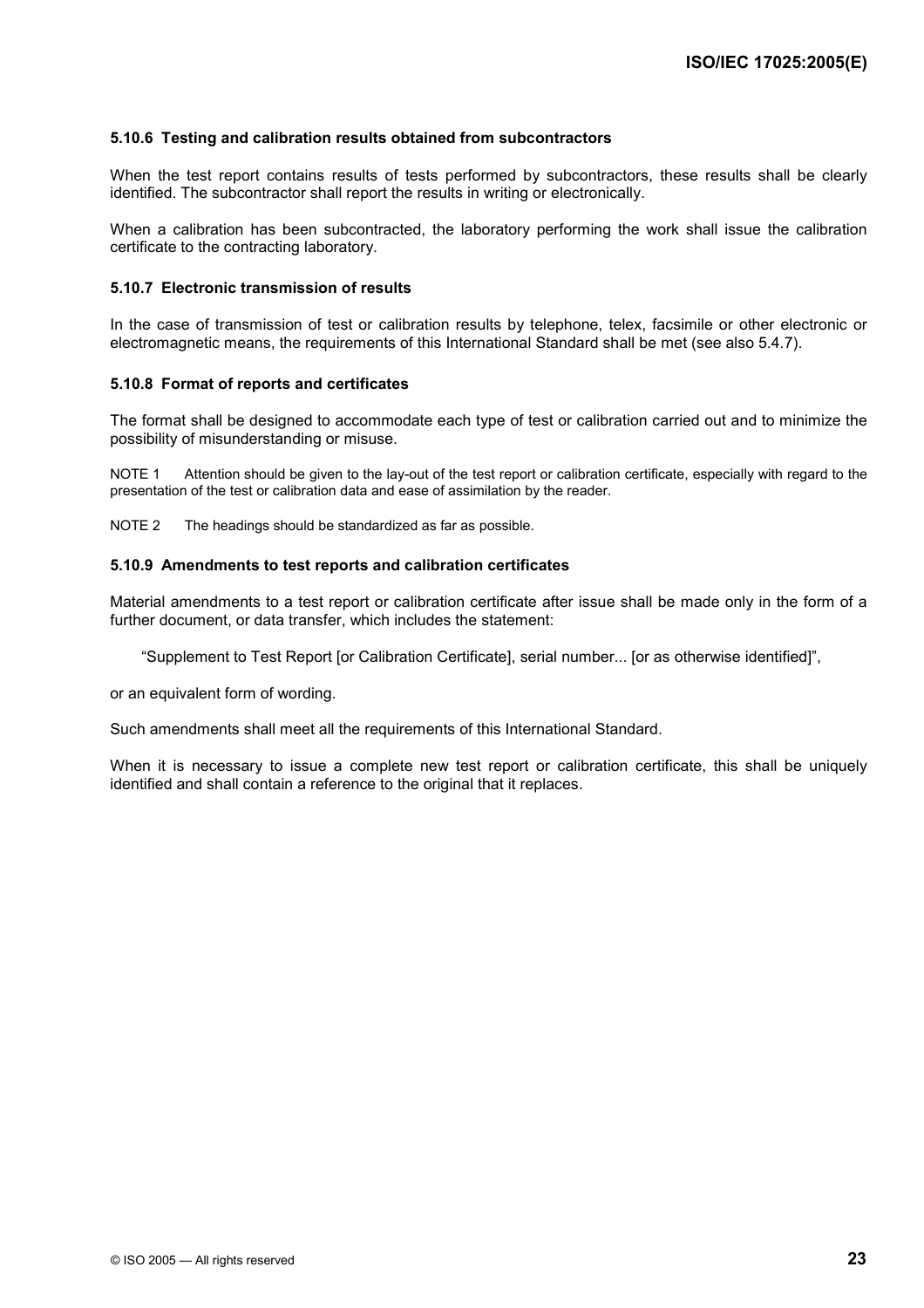# **Annex A**

(informative)

# **Nominal cross-references to ISO 9001:2000**

| ISO 9001:2000 | <b>ISO/IEC 17025</b>                                                    |
|---------------|-------------------------------------------------------------------------|
| Clause 1      | Clause 1                                                                |
| Clause 2      | Clause 2                                                                |
| Clause 3      | Clause 3                                                                |
|               |                                                                         |
| 4.1           | 4.1, 4.1.1, 4.1.2, 4.1.3, 4.1.4, 4.1.5, 4.2, 4.2.1, 4.2.2, 4.2.3, 4.2.4 |
| 4.21          | 4.2.2, 4.2.3, 4.3.1                                                     |
| 4.2.2         | 4.2.2, 4.2.3, 4.2.4                                                     |
| 4.2.3         | 4.3                                                                     |
| 4.2.4         | 4.3.1, 4.12                                                             |
|               |                                                                         |
| 5.1           | 4.2.2, 4.2.3                                                            |
| 5.1 a)        | 4.1.2, 4.1.6                                                            |
| 5.1 b)        | 4.2.2                                                                   |
| 5.1 c)        | 4.2.2                                                                   |
| 5.1 d)        | 4.15                                                                    |
| 5.1 e)        | 4.1.5                                                                   |
| 5.2           | 4.4.1                                                                   |
| 5.3           | 4.2.2                                                                   |
| 5.3a)         | 4.2.2                                                                   |
| 5.3 b)        | 4.2.3                                                                   |
| 5.3 c)        | 4.2.2                                                                   |
| 5.3 d)        | 4.2.2                                                                   |
| 5.3 e)        | 4.2.2                                                                   |
| 5.4.1         | 4.2.2 c)                                                                |
| 5.4.2         | 4.2.1                                                                   |
| 5.4.2 a)      | 4.2.1                                                                   |
| 5.4.2 b)      | 4.2.1                                                                   |
| 5.5.1         | $4.1.5 a$ , f), h)                                                      |
| 5.5.2         | 4.1.5 i)                                                                |
| 5.5.2a)       | 4.1.5 i)                                                                |
| 5.5.2 b)      | 4.11.1                                                                  |
| 5.5.2 c)      | 4.2.4                                                                   |
| 5.5.3         | 4.1.6                                                                   |
| 5.6.1         | 4.15                                                                    |
| 5.6.2         | 4.15                                                                    |
| 5.6.3         | 4.15                                                                    |

# **Table A.1 — Nominal cross-references to ISO 9001:2000**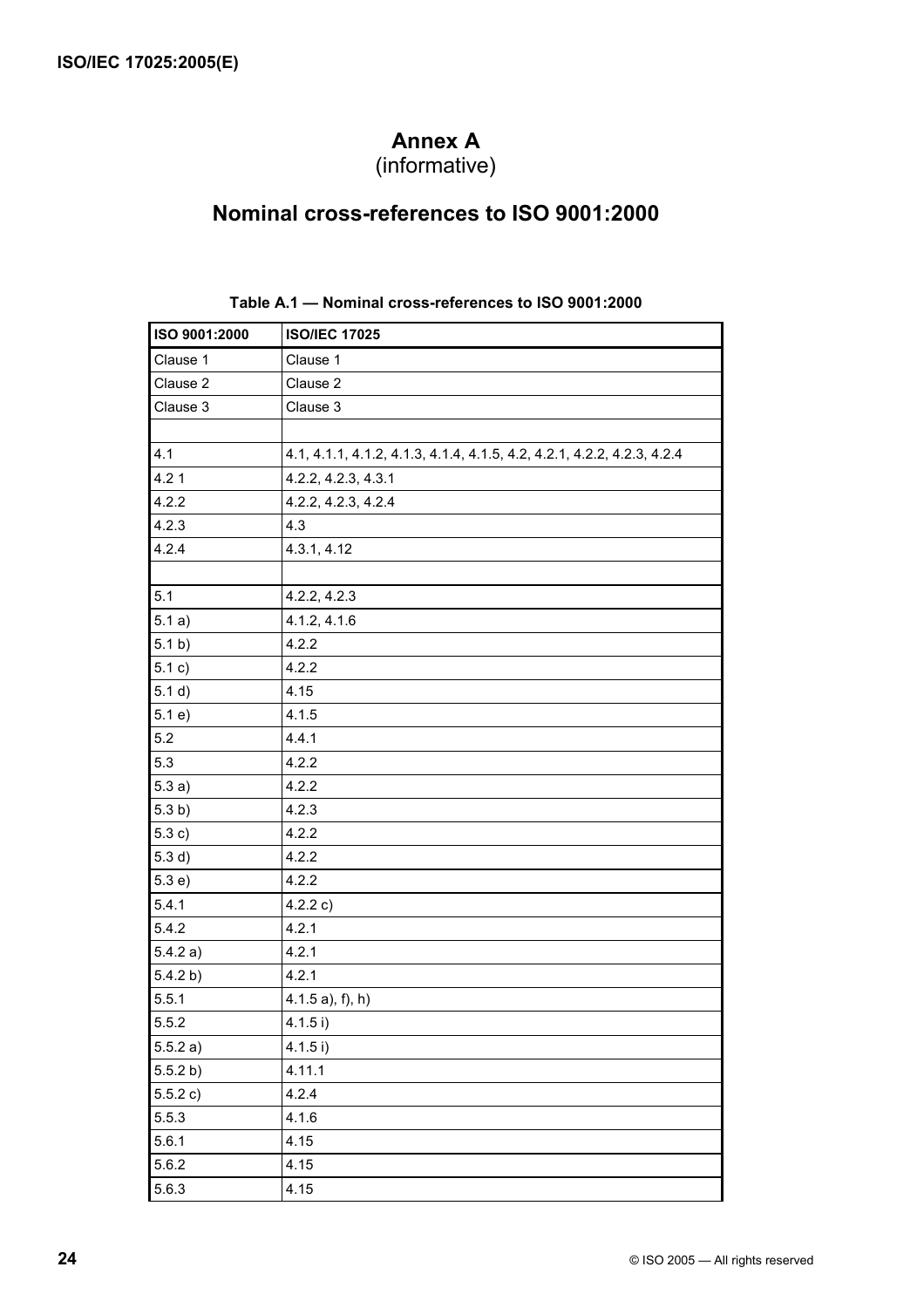| ISO 9001:2000 | <b>ISO/IEC 17025</b>                                |
|---------------|-----------------------------------------------------|
|               |                                                     |
| 6.1 a)        | 4.10                                                |
| 6.1 b)        | 4.4.1, 4.7, 5.4.2, 5.4.3, 5.4.4, 5.10.1             |
| 6.2.1         | 5.2.1                                               |
| 6.2.2 a)      | 5.2.2, 5.5.3                                        |
| 6.2.2 b)      | 5.2.1, 5.2.2                                        |
| 6.2.2 c)      | 5.2.2                                               |
| 6.2.2 d)      | 4.1.5 k)                                            |
| 6.2.2 e)      | 5.2.5                                               |
| 6.3.1 a)      | 4.1.3, 4.12.1.2, 4.12.1.3, 5.3                      |
| 6.3.1 b)      | 4.12.1.4, 5.4.7.2, 5.5, 5.6                         |
| 6.3.1 c)      | 4.6, 5.5.6, 5.6.3.4, 5.8, 5.10                      |
| 6.4           | 5.3.1, 5.3.2, 5.3.3, 5.3.4, 5.3.5                   |
|               |                                                     |
| 7.1           | 5.1                                                 |
| 7.1a)         | 4.2.2                                               |
| 7.1 b)        | 4.1.5 a), 4.2.1, 4.2.3                              |
| 7.1 c)        | 5.4, 5.9                                            |
| 7.1 d)        | 4.1, 5.4, 5.9                                       |
| 7.2.1         | 4.4.1, 4.4.2, 4.4.3, 4.4.4, 4.4.5, 5.4, 5.9, 5.10   |
| 7.2.2         | 4.4.1, 4.4.2, 4.4.3, 4.4.4, 4.4.5, 5.4, 5.9, 5.10   |
| 7.2.3         | 4.4.2, 4.4.4, 4.5, 4.7, 4.8                         |
| 7.3           | 5, 5.4, 5.9                                         |
| 7.4.1         | 4.6.1, 4.6.2, 4.6.4                                 |
| 7.4.2         | 4.6.3                                               |
| 7.4.3         | 4.6.2                                               |
| 7.5.1         | 5.1, 5.2, 5.4, 5.5, 5.6, 5.7, 5.8, 5.9              |
| 7.5.2         | 5.2.5, 5.4.2, 5.4.5                                 |
| 7.5.3         | 5.8.2                                               |
| 7.5.4         | $4.1.5 c$ , $5.8$                                   |
| 7.5.5         | 4.6.1, 4.12, 5.8, 5.10                              |
| 7.6           | 5.4, 5.5                                            |
|               |                                                     |
| 8.1           | 4.10, 5.4, 5.9                                      |
| 8.2.1         | 4.10                                                |
| 8.2.2         | 4.11.5, 4.14                                        |
| 8.2.3         | 4.11.5, 4.14, 5.9                                   |
| 8.2.4         | 4.5, 4.6, 4.9, 5.5.2, 5.5.9, 5.8, 5.8.3, 5.8.4, 5.9 |
| 8.3           | 4.9                                                 |
| 8.4           | 4.10, 5.9                                           |
| 8.5.1         | 4.10, 4.12                                          |
| 8.5.2         | 4.11, 4.12                                          |
| 8.5.3         | 4.9, 4.11, 4.12                                     |

ISO/IEC 17025 covers several technical competence requirements that are not covered by ISO 9001:2000.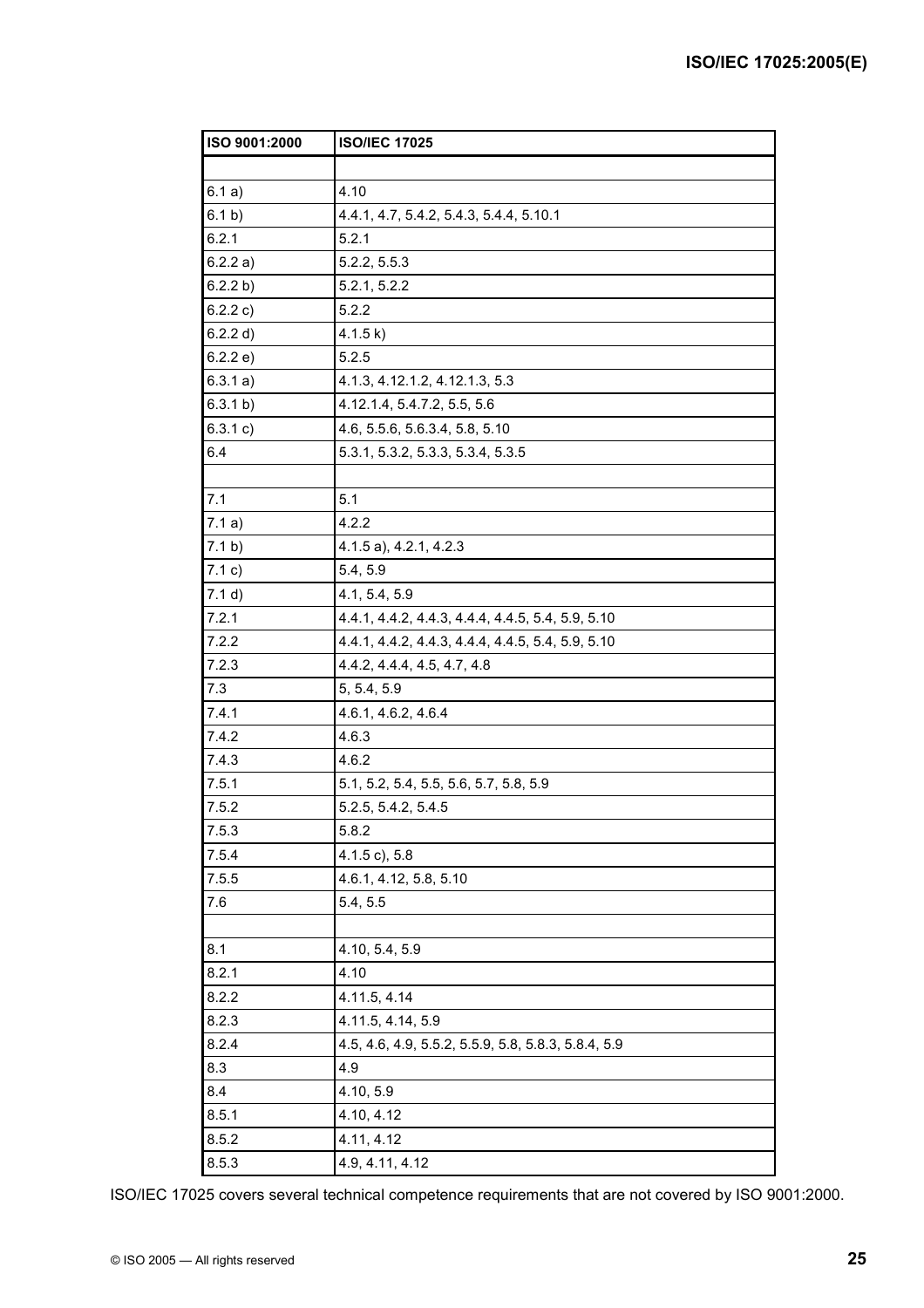# **Annex B**

# (informative)

# **Guidelines for establishing applications for specific fields**

**B.1** The requirements specified in this International Standard are stated in general terms and, while they are applicable to all test and calibration laboratories, explanations might be needed. Such explanations on applications are herein referred to as applications. Applications should not include additional general requirements not included in this International Standard.

**B.2** Applications can be thought of as an elaboration of the generally stated criteria (requirements) of this International Standard for specified fields of test and calibration, test technologies, products, materials or specific tests or calibrations. Accordingly, applications should be established by persons having appropriate technical knowledge and experience, and should address items that are essential or most important for the proper conduct of a test or calibration.

**B.3** Depending on the application at hand, it may be necessary to establish applications for the technical requirements of this International Standard. Establishing applications may be accomplished by simply providing detail or adding extra information to the already generally stated requirements in each of the clauses (e.g. specific limitations to the temperature and humidity in the laboratory).

In some cases the applications will be quite limited, applying only to a given test or calibration method or to a group of calibration or test methods. In other cases the applications may be quite broad, applying to the testing or calibration of various products or items or to entire fields of testing or calibration.

**B.4** If the applications apply to a group of test or calibration methods in an entire technical field, common wording should be used for all of the methods.

Alternatively, it may be necessary to develop a separate document of applications to supplement this International Standard for specific types or groups of tests or calibrations, products, materials or technical fields of tests or calibrations. Such a document should provide only the necessary supplementary information, while maintaining this International Standard as the governing document through reference. Applications which are too specific should be avoided in order to limit the proliferation of detailed documents.

**B.5** The guidance in this annex should be used by accreditation bodies and other types of evaluation bodies when they develop applications for their own purposes (e.g. accreditation in specific areas).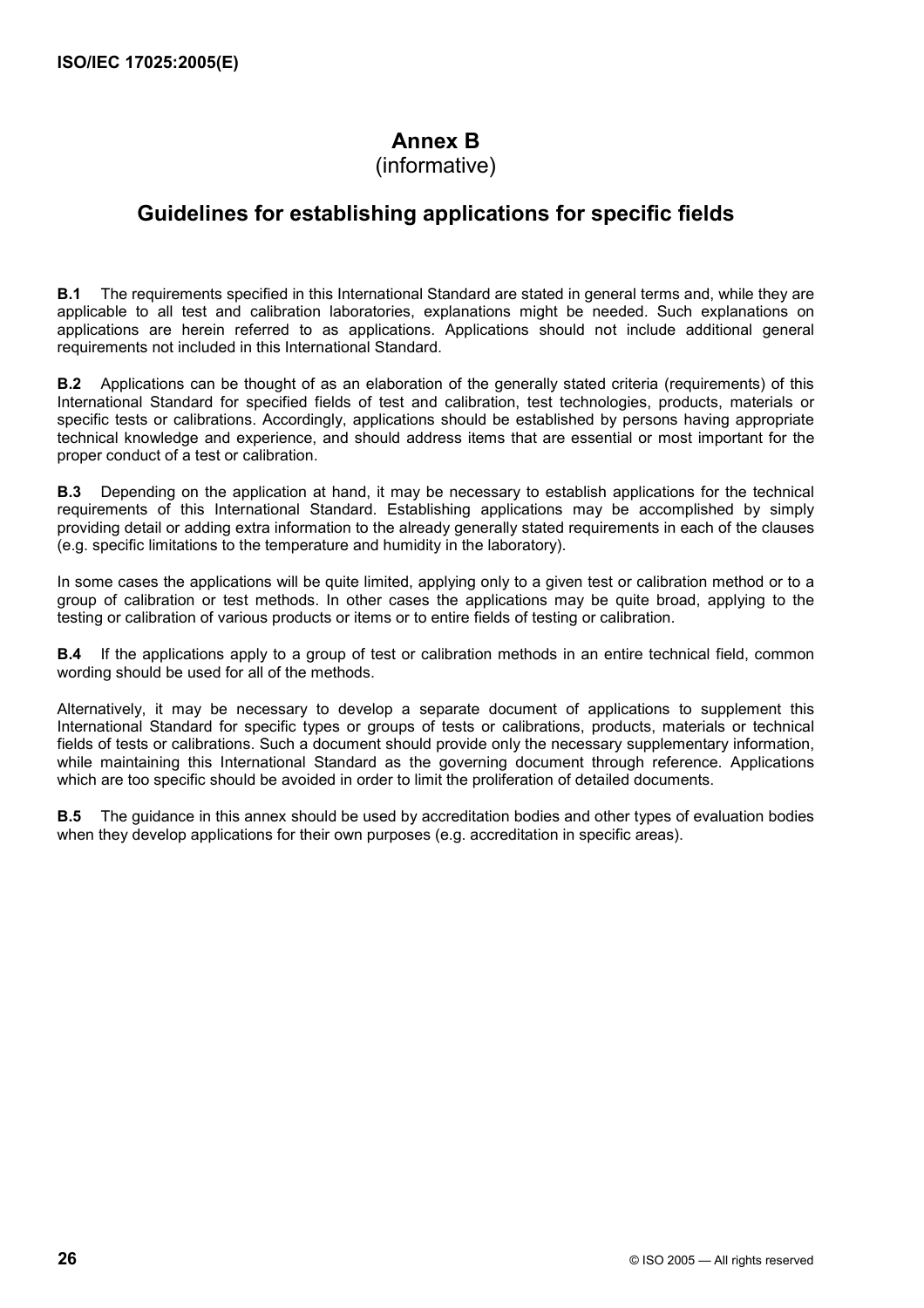# **Bibliography**

- [1] ISO 5725-1, *Accuracy (trueness and precision) of measurement methods and results Part 1 General principles and definitions*
- [2] ISO 5725-2, *Accuracy (trueness and precision) of measurement methods and results Part 2: Basic method for the determination of repeatability and reproducibility of a standard measurement method*
- [3] ISO 5725-3, *Accuracy (trueness and precision) of measurement methods and results Part 3: Intermediate measures of the precision of a standard measurement method*
- [4] ISO 5725-4, *Accuracy (trueness and precision) of measurement methods and results Part 4: Basic methods for the determination of the trueness of a standard measurement method*
- [5] ISO 5725-6, *Accuracy (trueness and precision) of measurement methods and results Part 6: Use in practice of accuracy values*
- [6] ISO 9000:—1), *Quality management systems Fundamentals and vocabulary*
- [7] ISO 9001:2000, *Quality management systems Requirements*
- [8] ISO/IEC 90003, *Software engineering Guidelines for the application of ISO 9001:2000 to computer software*
- [9] ISO 10012:2003, *Measurement management systems Requirements for measurement processes and measuring equipment*
- [10] ISO/IEC 17011, *Conformity assessment General requirements for accreditation bodies accrediting conformity assessment bodies*
- [11] ISO/IEC 17020, *General criteria for the operation of various types of bodies performing inspection*
- [12] ISO 19011, *Guidelines for quality and/or environmental management systems auditing*
- [13] ISO Guide 30, *Terms and definitions used in connection with reference materials*
- [14] ISO Guide 31, *Reference materials Contents of certificates and labels*
- [15] ISO Guide 32, *Calibration in analytical chemistry and use of certified reference materials*
- [16] ISO Guide 33, Uses of certified reference materials
- [17] ISO Guide 34, *General requirements for the competence of reference material producers*
- [18] ISO Guide 35, *Certification of reference materials General and statistical principles*
- [19] ISO/IEC Guide 43-1, *Proficiency testing by interlaboratory comparisons Part 1: Development and operation of proficiency testing schemes*
- [20] ISO/lEC Guide 43-2, *Proficiency testing by interlaboratory comparisons Part 2: Selection and use of proficiency testing schemes by laboratory accreditation bodies*

l

<sup>1)</sup> To be published. (Revision of ISO 9000:2000)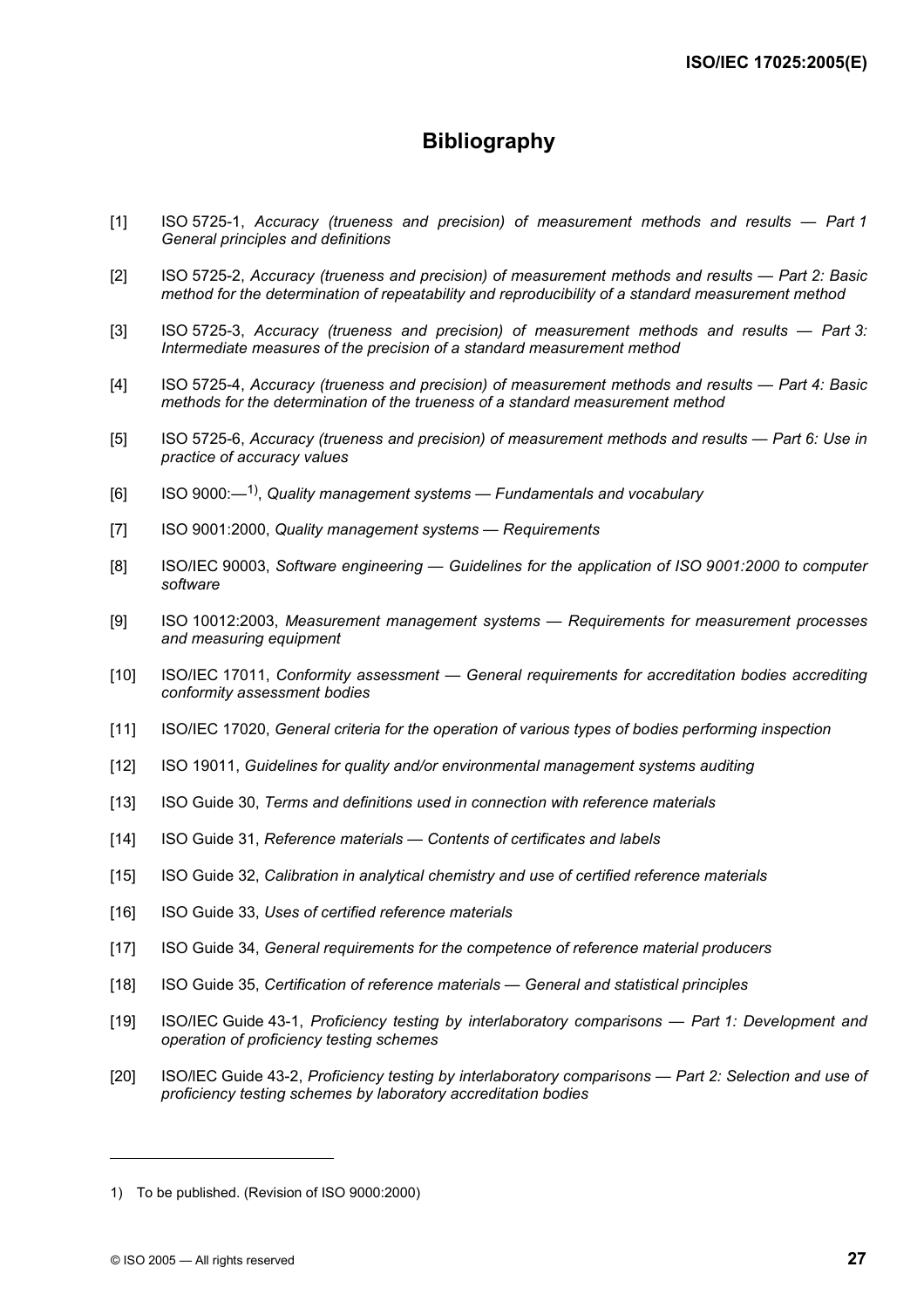- [21] ISO/IEC Guide 58:1993, *Calibration and testing laboratory accreditation systems General requirements for operation and recognition*
- [22] ISO/IEC Guide 65, *General requirements for bodies operating product certification systems*
- [23] GUM, *Guide to the Expression of Uncertainty in Measurement*, issued by BIPM, IEC, IFCC, ISO, IUPAC, IUPAP and OIML
- [24] Information and documents on laboratory accreditation can be found on the ILAC (International Laboratory Accreditation Cooperation): www.ilac.org